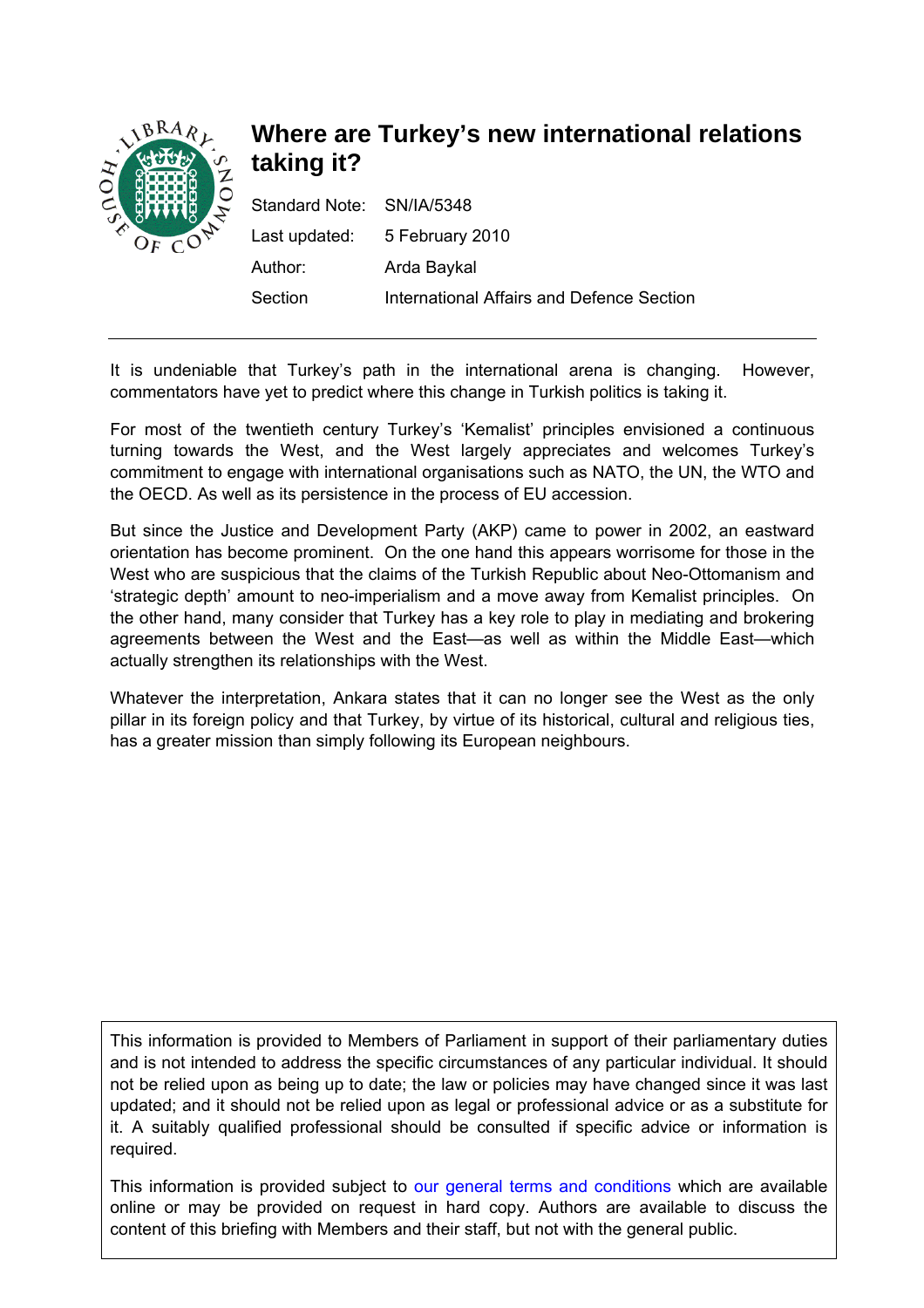# **Contents**

| 1                |                                | Introduction                                                 |    |
|------------------|--------------------------------|--------------------------------------------------------------|----|
| $\boldsymbol{2}$ | New turn in Turkish politics   |                                                              | 3  |
|                  | 2.1                            | Context: Change in domestic politics                         | 3  |
|                  |                                | Mass Politics and the 'new Anatolian elite'                  | 4  |
|                  |                                | Army disappearing from politics                              | 5  |
|                  | 2.2                            | Change in foreign policy                                     | 6  |
|                  |                                | <b>Strategic Depth</b>                                       | 6  |
|                  | 2.3                            | Examples of strategic depth in Turkish foreign policy        | 9  |
|                  |                                | Iraq and Kurdistan                                           | 9  |
|                  |                                | Armenia                                                      | 9  |
|                  |                                | Syria                                                        | 10 |
|                  |                                | Middle East Peace Process                                    | 11 |
|                  | 2.4                            | Criticisms                                                   | 12 |
|                  |                                | Neo-Ottomanism                                               | 12 |
|                  |                                | Anti-Kemalist Paradigm                                       | 12 |
|                  |                                | <b>Practical Critique</b>                                    | 13 |
| 3                | <b>Relations with the West</b> |                                                              | 15 |
|                  | 3.1                            | Introduction                                                 | 15 |
|                  | 3.2                            | Relations with the US                                        | 15 |
|                  | 3.3                            | Relations with the EU                                        | 15 |
|                  |                                | Introduction                                                 | 15 |
|                  |                                | Public opinion among the EU citizens about Turkish accession | 16 |
|                  |                                | Turkish public opinion about accession                       | 17 |
|                  |                                | What is the EU's assessment of Turkey's progress?            | 17 |
| 4                | <b>Where is Turkey going?</b>  |                                                              | 18 |
| 5                | <b>Conclusion</b>              |                                                              | 21 |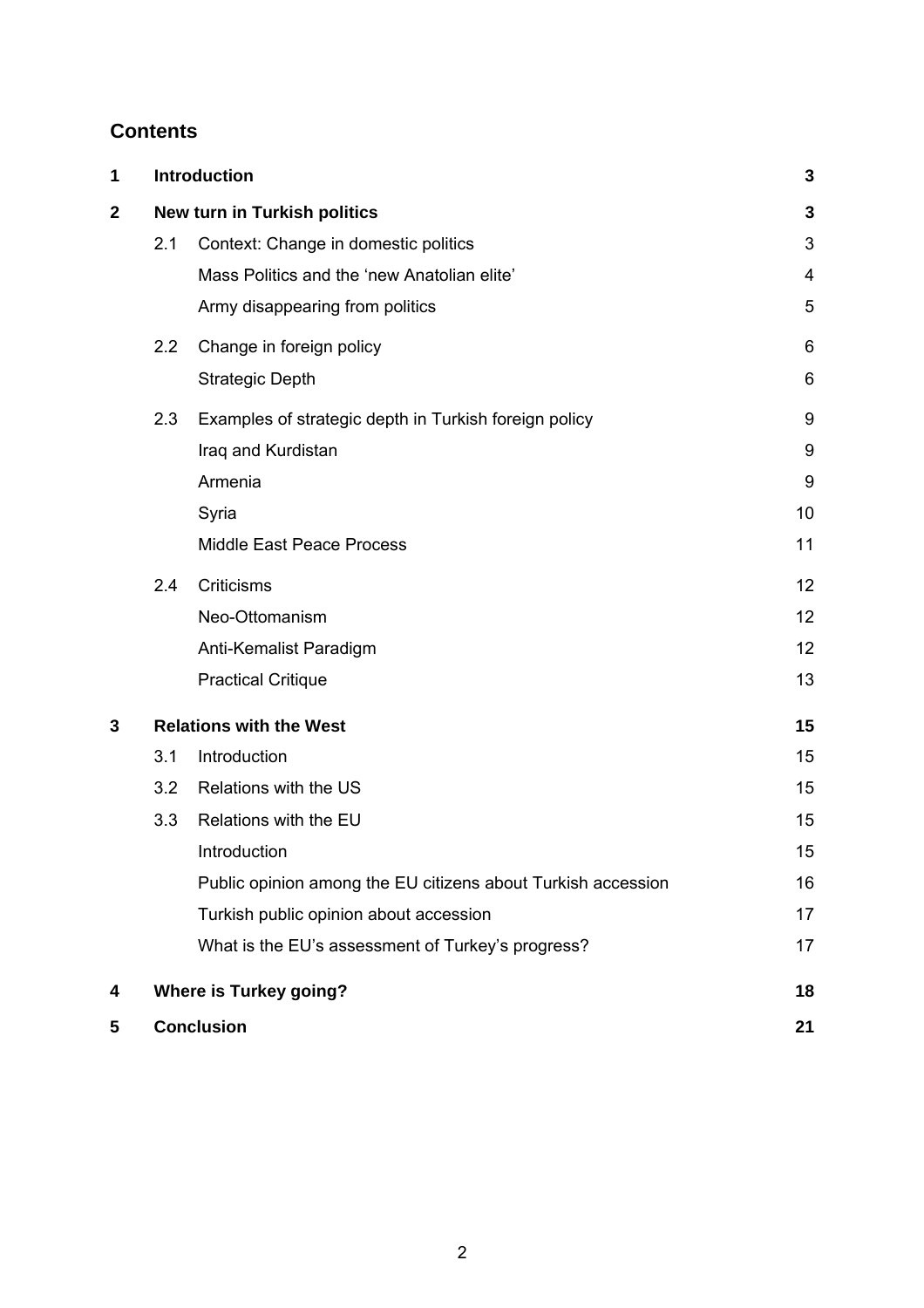# <span id="page-2-0"></span>**1 Introduction**

Turkey became a republic on 29 October 1923, abolishing all its formal ties with the Ottoman Empire. That empire had ruled for over 600 years, with borders reaching at times from Vienna to the Gulf, but it did not survive in the international arena of the 19th century due to a lack of economic, social, political and to a certain extent philosophical progress. The new republic under the first leader Kemal Ataturk made promises to the Turkish nation as well as to the world, stating that Turkey would be an ally of the West, especially Europe, and dispelling fears that it would seek to enlarge its borders. Ataturk's 'Kemalist' principles had envisioned progress based on democracy, secularity and a continuous turning towards the West, so that Turkey would become a trustworthy ally rather than the 'sick man of Europe'. Due to a lack of educated citizens in Turkey at the end of the First World War, his idea of progressive politics was mainly formulated by the political elite educated abroad. In order to catch up with the developed world, the Republic relied on its uneducated masses to produce and its educated elite to decide, which rendered Turkish politics fairly elitist in nature.

Then, after almost 80 years of following Kemalist principles with greater or lesser success, Turkish politics started to take a different course. It was very surprising to most commentators that the AKP (Adalet ve Kalkinma Partisi—Justice and Development Party) won a crushing victory in its first national elections in 2002. This newly-established political party, boasting that it included each and every citizen in the political system, appeared to have captured the mood of the nation, given that the AKP won its second national elections, as well as the 2009 local elections, with almost an absolute majority. With both the prime minister and the president of the republic coming from the lower socio-economic strata, the AKP has consolidated its domestic support and taken control of industrial cities including Istanbul, Ankara and Adana. Commentators argue that the AKP has also shifted the traditional path of Turkish foreign policy, which had tended to focus on the Western states and organisations, view its regional neighbours as threats and mostly ignore the East. New concepts such as Neo-Ottomanism, 'strategic depth' and 'zero problems with neighbours' have stressed that Turkey will break away from its Western-centric foreign policy and will equally engage in the East, whether brokering peace agreements or cooperating in political or economic issues.

This new turn in Turkish politics appears worrisome for some Western authorities who consider that its eastward orientation might prove problematic for Ankara's western ambitions, such as accession to the EU. Turkey has been walking on thin ice on sensitive issues such as the Iranian nuclear programme and the Nagorno-Karabakh conflict and, although it presents strong potential for the West in energy security and political bridging, Ankara's choices could lead to the loss of this potential. This note will analyse the new turn in Turkish foreign policy, after a brief survey of the domestic political context and how this will affect or already has affected its relations with the West.

# **2 New turn in Turkish politics**

# **2.1 Context: Change in domestic politics**

The 'new Anatolian elite', of which the incumbent Prime Minister and the President of Republic form part, have a very different mindset and perception of the world from the previous political elite. They have fairly rapidly projected their principles to the foreign policy arena, thanks partly to the army taking a much less active role in politics than hitherto.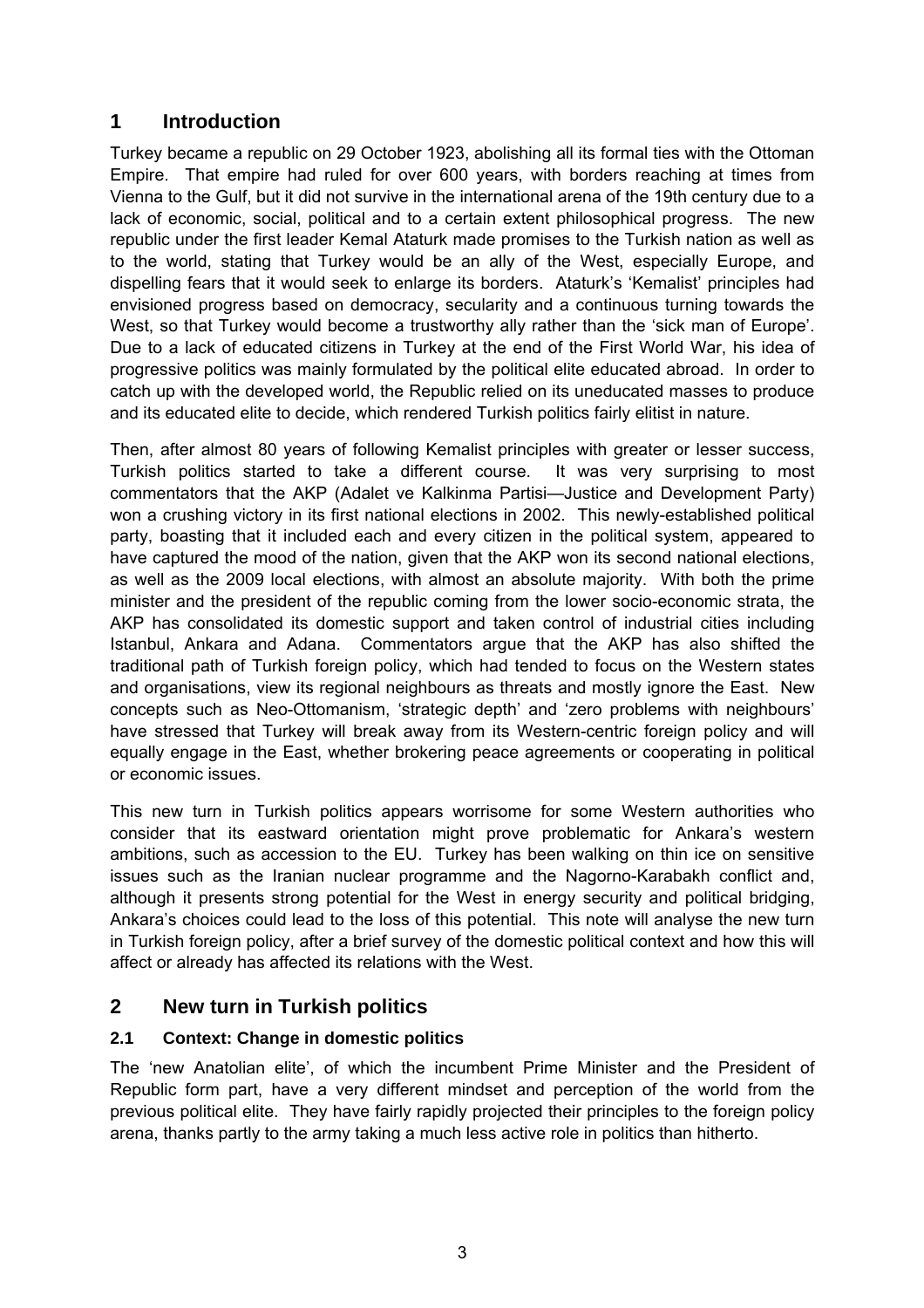#### <span id="page-3-0"></span>**Mass Politics and the 'new Anatolian elite'**

When Recep Tayyip Erdoğan became the provisional chairman of the Islamist Welfare Party (Refah Partisi), he predicted that the only way for a right-wing party to win elections was to include the segments of society that seemed to be alienated by the elitist nature of Turkish politics. His campaign was hugely successful and secured a very high voter turnout for the 1989 local elections. In the 1994 local elections, he worked intensively to gain the support of less-than-affluent neighbourhoods in Istanbul, as a result of which he won the mayoral office. The Welfare Party even won the 1995 national elections but despite being the largest party in parliament, lacked support for forming a government except for a short period in 1996-97. After the banning of the Welfare Party by the Turkish Constitutional Court in 1998 on the grounds that it was anti-secular, Erdoğan established the AKP party, a centre-right political party that aimed to bring together fragmented segments of the right political spectrum. His technique paid off, giving the AKP a majority of the seats in the 2002 national elections, despite obtaining only 34% of the national vote.<sup>[1](#page-3-1)</sup> Erdoğan and his party members effectively capitalised on the failure of the previous coalition, producing a two-party parliament for the first time in 48 years and replacing a series of left-of-centre Kemalist parties or coalitions. The result reflected the soaring popularity of the AKP, established barely a year earlier, and prompted a number of established party leaders to resign. These resignations brought forth a change in the Turkish political elite as new politicians emerged from ordinary public milieus rather than being groomed by the Kemalist elite.

The next national elections were held on 22 July 2007 when Erdoğan's party not only emerged as victorious but also notably increased its share of the national vote  $(47\%)$ . This percentage allowed Erdoğan to form another single-party government. The Turkish electoral board confirmed that the voter turnout was almost 80%, an all-time high.<sup>[3](#page-3-3)</sup> Thus, Erdoğan's tactic of integrating all segments of the society into Turkish politics was succeeding, as Turkey turned from elitist to mass politics.

The most recent Turkish local elections, which took place on 29 March 2009, were another victory for Erdoğan's AKP, albeit not as big as the national ones. The AKP's share of votes dropped to approximately 40%, while the main opposition party, the CHP, notably increased its share.<sup>[4](#page-3-4)</sup> Although victorious in the national level, the drop in votes resulted in a failure to win target constituencies such as Izmir and Diyarbakir, the former a Kemalist city in western Turkey and the latter a predominantly Kurdish-populated city in the east. This outcome was interpreted by some commentators as reflecting the integration of the masses in politics but ironically at the expense of the AKP.<sup>[5](#page-3-5)</sup> Given that Turkey remains prone to regional divisions in politics due to the concentration of ethnic and political minorities $<sup>6</sup>$  $<sup>6</sup>$  $<sup>6</sup>$  in certain provinces, the</sup> strategy of Erdoğan and the AKP may have a divisive effect on Turkish politics. Ali Çorakoğlu argues, however, that the negative impact of regionalisation on the AKP is less than for other major parties.<sup>[7](#page-3-7)</sup> Moreover, it has been argued that the AKP's successful strategy was only successful in capitalising on the shortcomings of previous governments

[<sup>1</sup>](http://electionresources.org/tr/assembly.php?election=2002)  [2002 Elections Results,](http://electionresources.org/tr/assembly.php?election=2002) *Electionresources.org,* retrieved 3 December 2009

<span id="page-3-2"></span><span id="page-3-1"></span><sup>2</sup> <sup>2</sup> [The Grand Assembly of Turkey,](http://www.tbmm.gov.tr/develop/owa/milletvekillerimiz_sd.dagilim) retrieved 3 December 2009

<span id="page-3-3"></span> <sup>&</sup>quot;2007 Elections", *Euractive,* 5 April 2007 4

<span id="page-3-4"></span><sup>&</sup>lt;sup>4</sup> "Ruling Party Main Loser in Local Ballot", *Hurriyet*, retrieved 22 December 2009

<span id="page-3-5"></span>Ibid

<span id="page-3-6"></span><sup>6</sup> Kemalists in the Western provinces especially Marmara and the Aegean Regions, Conservatives in the Eastern and Islamist in the Central Province  $\frac{7}{4}$ 

<span id="page-3-7"></span>Turkey's Local Elections of 2009", *Insight Turkey,* Vol. 11 No.2 2009 pg 7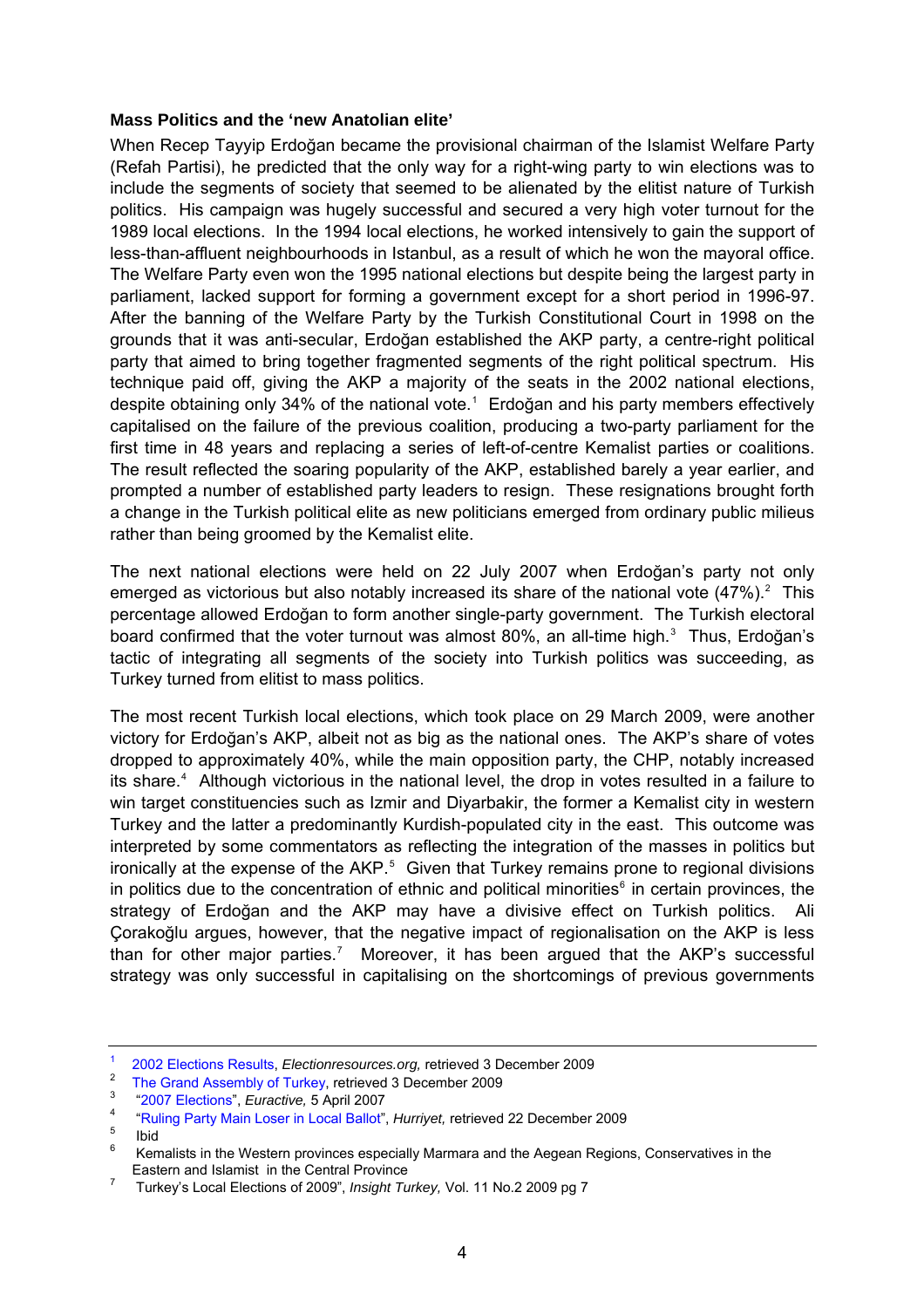<span id="page-4-0"></span>and the absence of a strong opposition, and as other parties undergo a generational change the future domestic success of the AKP appears unassured.<sup>[8](#page-4-1)</sup>

After the 2007 elections, a constitutional referendum on electoral reform took place. The main issue in the referendum was the proposition that the president of the Turkish Republic should be directly elected by popular vote rather than by a parliamentary one. Secular constituencies have argued that this was an attempt by Erdoğan to secure the next presidential post for himself or a member of his party. It would have meant that any political party possessing a nation-wide majority of votes—i.e. the AKP—would very probably have gained the presidential office as well. $9$  Following a major backlash from the media and the secular segment of society, electoral reforms were rejected by numerous cities and thus were not established. But the AKP's attempt showed again its desire to turn Turkish politics from elitist to mass in nature.

A further crucial change is that the current prime minister, president and foreign minister come not from the urban elite but from the new "Anatolian elite", which is seen as more Islamic and conservative,<sup>[10](#page-4-3)</sup> and arguably more reflective of the wider Turkish society.

Whatever the future holds for the AKP and its electoral success, one thing is certain: the AKP has successfully transformed the elitist nature of Turkish politics, under which policies were formulated by highly-educated western-looking technocrats and diplomats, to mass-driven politics. This change in the domestic elite became the catalyst for a turn in foreign policy.

#### **Army disappearing from politics**

The second important domestic change came about with the disengagement of the Turkish Armed Forces from the mission they had assumed for almost a century of ensuring the secularity of the republic – a mission which had led to frequent coups and which was strongly supported by the majority of Turkish people.<sup>[11](#page-4-4)</sup> This change allowed the new government elite to pursue a freer foreign policy path without worrying about how a possible eastward rapprochement would be viewed by the army.

There has been considerable pressure from the EU for a separation between the military and politics in Turkey. Turkey's current constitution dates a period of military rule, and successive European Commission progress reports have criticised Turkish law for granting the military wide room for manoeuvre by providing a broad definition of national security, allowing some internal military operations without a request from the civilian authorities and providing no parliamentary scrutiny of large amounts of military procurement funding.<sup>[12](#page-4-5)</sup> This has led to some legislative changes: for example, a law requiring armed forces personnel to be tried in civilian courts in peacetime, including in the event of attempted coups d'état, crimes affecting national security and organised crime, was ratified in the Turkish parliament on 27 June 2009.<sup>[13](#page-4-6)</sup> More recently, it has been reported that the Government and the military

<span id="page-4-2"></span><span id="page-4-1"></span><sup>8</sup> <sup>8</sup> Turkey's Local Elections of 2009", *Insight Turkey*, Vol. 11 No.2 2009<br><sup>9</sup> "Turkey Court Rules Reforms Valid", *BBC*, 5 July 2007

<span id="page-4-3"></span><sup>&</sup>lt;sup>10</sup> "Turkey's Strategic Depth", Qantara German News Agency, 7 August 2009<br><sup>11</sup> See Ersel Aydinli, "A paradigmatic shift for the Turkish Generals and an end to the coup era in Turkey", Middle

<span id="page-4-5"></span><span id="page-4-4"></span>*East Journal* vol 63 no 4, Autumn 2009, p581<br><sup>12</sup> See for example European Commission, *Turkey 2008 progress report*, COM(2008)674, 5 November 2008,<br>pp8-9; *Turkey 2009 progress report* COM(2009) 533, 14 October 2009, pp1

<span id="page-4-6"></span>pp8-9; *Turkey 2009 progress report* COM(2009) 533, 14 October 2009, pp10-11 13 ["Asker Artik Sivil Mahkemede Yargilanacak](http://www.ntvmsnbc.com.tr/id/24979177)" (Army will face civil courts), *Ntvmsnbc,* 27 June 2009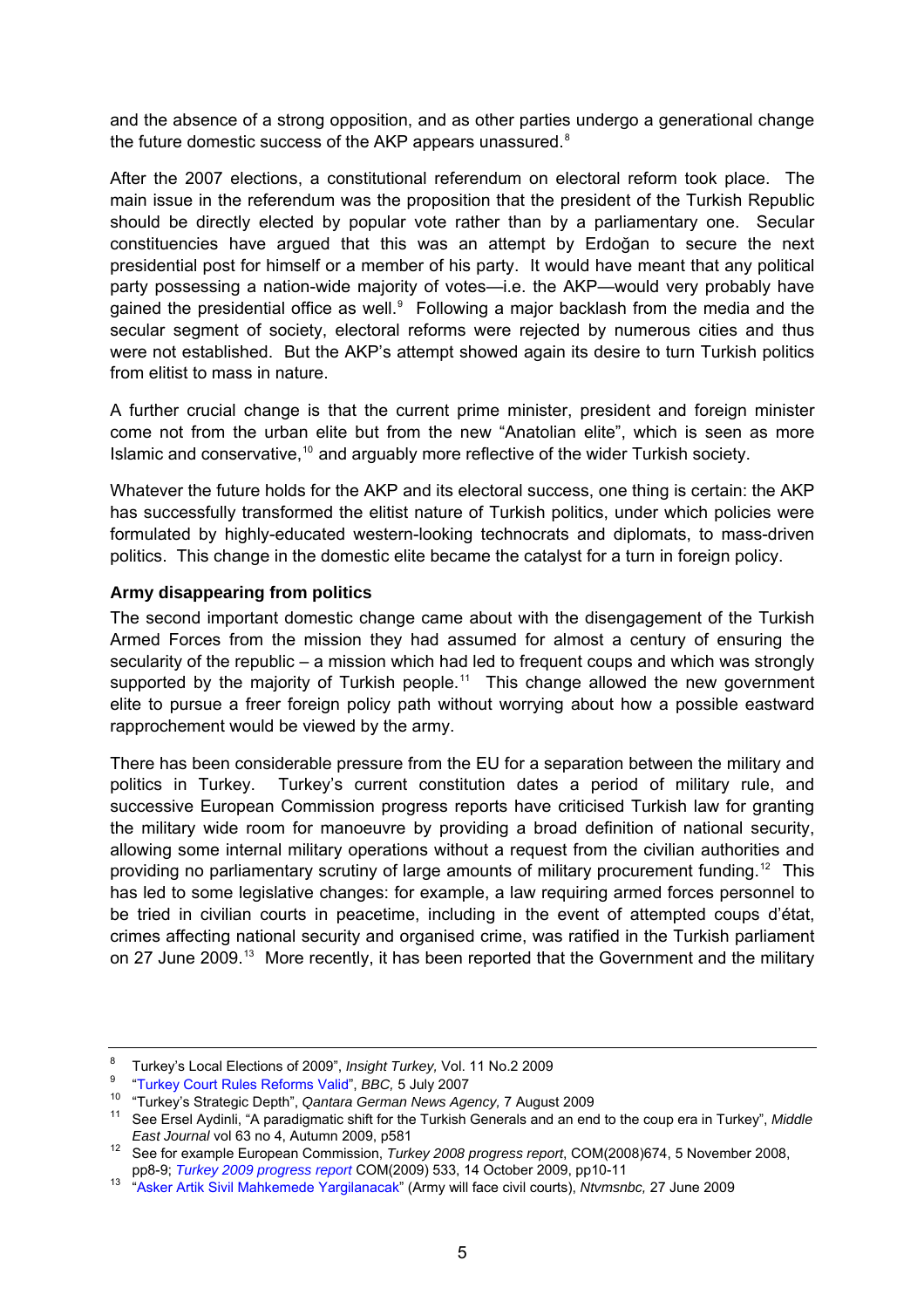<span id="page-5-0"></span>have agreed to abolish the measure permitting the army to intervene to calm unrest in cities without a governor's request.<sup>[14](#page-5-1)</sup>

But the real turning point came with the army's humiliation over its attempts to intervene in the appointment of a new President in 2007. It had made an implicit threat to stage a coup if the AKP's choice of candidate, Abdullah Gül, was appointed; but this was confounded by the AKP winning a second landslide at the early election it called to test public opinion on the question. After this, the army stayed silent as Gül and other AKP nominees were appointed to key posts.<sup>[15](#page-5-2)</sup> It appeared that the military, still the 'most trusted' institution in the country, did not want to risk jeopardising its standing in society.[16](#page-5-3)

The ongoing 'Ergenekon' trials have also affected the military's ability to intervene in politics, despite allegations that the trials were politically motivated. Ergenekon is the name given to an alleged clandestine, Kemalist, ultra-nationalist organisation in Turkey with ties to members of the country's military and security forces.<sup>[17](#page-5-4)</sup> It has been argued that this group was responsible for terrorism in Turkey: alleged members have been indicted on charges of plotting to foment unrest, among other things by assassinating intellectuals, politicians, judges, military staff, and religious leaders, with the ultimate goal of toppling the Government in a coup that was planned to take place in 2009.<sup>[18](#page-5-5)</sup> Two generals who are accused of leading the coup were detained in January 2009,<sup>[19](#page-5-6)</sup> and by May 2009 over 200 suspects had been detained and 142 formally charged. Some commentators have argued that the investigation was intended to clamp down on the AKP's secular opposition, including the military, pointing to the coincident timing of the dissolution case against the AKP and the Ergenekon probe.<sup>[20](#page-5-7)</sup> Nevertheless, the trials have weakened the army's ability to intervene in politics.

This shift in the traditional civilian-military balance in Turkish politics does not signify that the army has become redundant as an institution. The army has undertaken important missions in 2008-2009, including attacks against terrorist targets in Northern Iraq that were ordered by the government and authorised by the parliament. But these show the army taking a more accepted role as the backbone power for the government's foreign policies, rather than interfering in domestic politics.

### **2.2 Change in foreign policy**

Following the change in the incumbent party from left-wing Kemalist to centre-right populist, Turkish foreign policy has been notably re-shaped. Not only have new concepts emerged in Turkish foreign affairs, but the way that international relations are perceived in Turkey has also shifted considerably.

### **Strategic Depth**

Once he had been elected prime minister, Recep Tayyip Erdoğan brought his own entourage to the centre of Turkish politics. Unable to speak any foreign languages, Erdoğan has

<span id="page-5-1"></span><sup>&</sup>lt;sup>14</sup> ["Turkey tries to rebuild confidence in military"](http://www.ft.com/cms/s/0/435fcb0a-11c7-11df-b6e3-00144feab49a.html), *Financial Times*, 4 February 2009<br><sup>15</sup> International Institute for Strategic Studies, *Strategic Survey 2009: The Annual Review of World Affairs*,

<span id="page-5-3"></span><span id="page-5-2"></span><sup>&</sup>quot;Turkey: Continuing Domestic Wrangles", p186 16 Ersel Aydinli, "A paradigmatic shift for the Turkish Generals and an end to the coup era in Turkey", *Middle* 

<span id="page-5-4"></span><sup>&</sup>lt;sup>17</sup> ["State connections to murder of journalist Hrant Dink being ignored](http://www.ifex.org/turkey/2008/02/13/state_connections_to_murder_of)", BIANET, 13 February 2008<br><sup>18</sup> Berkan, Ismet, ["Ergenekon'un yakın tarihi \(4\)](http://www.radikal.com.tr/haber.php?haberno=252382)", *Radikal*, 8 March 2008

<span id="page-5-6"></span><span id="page-5-5"></span><sup>19</sup> ["Tuncer Kilinc Pasa da Gozaltinda Iddiasi"](http://www.haber7.com/haber/20090107/Tuncer-Kilinc-Pasa-da-gozaltinda-iddiasi.php) (General Tuncer Kilinc is allegedly detained", *Haber7,* 7 January 2009 20 ["Turkey 'plotters trial resumes',](http://news.bbc.co.uk/1/hi/world/europe/7685605.stm) *BBC,* 23 October 2008

<span id="page-5-7"></span>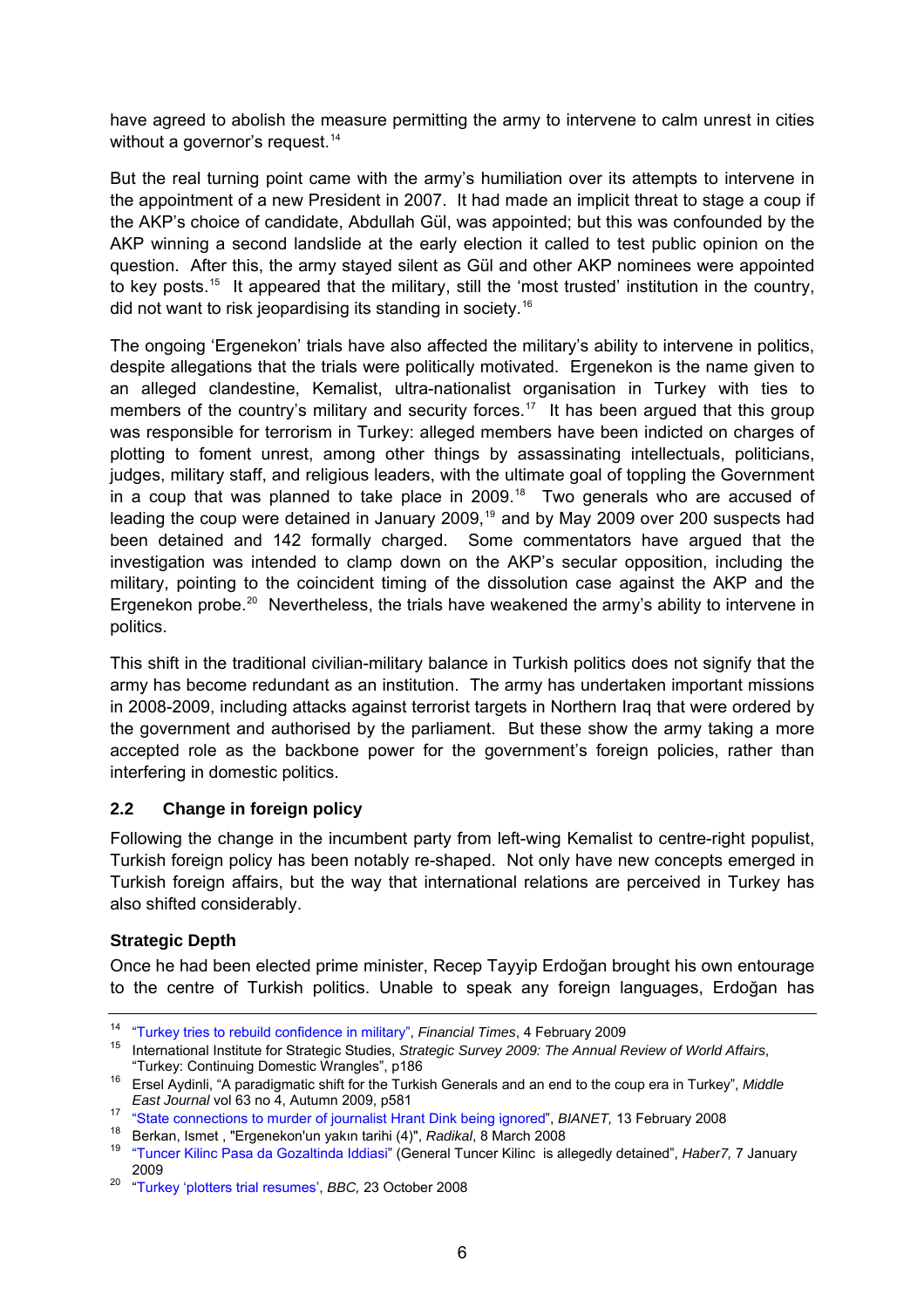needed more than interpreters to establish a strong link between Ankara and the rest of the world. His chief advisor, Ahmet Davutoğlu, a former political science academic and ambassador, assumed this linkage mission by offering the PM a set of new concepts that would not only coincide with the AKP's world view, but also draw a new future for Turkey. His main ideas clustered around what he called 'strategic depth', which is the title of a highly influential book he wrote in 2005. The concept mainly refers to the fact that by virtue of its historical ties and geo-political importance, Turkey cannot be tied down to only one political grouping such as the EU, the Middle East, the Caucasus or the Mediterranean. According to Davutoğlu,

Turkey's foreign policy needs a new orientation in the light of new regional and global developments. As a major country in the midst of the Afro-Eurasia landmass, Turkey is a central country with multiple regional identities that cannot be reduced to one, unified category. In terms of sphere of influence, Turkey is a Middle Eastern, Balkan, Caucasian, Central Asian, Caspian, Mediterranean, Gulf and Black Sea country all at the same time. Like Russia, Germany, Iran and Egypt, Turkey cannot be explained geographically or culturally by associating it with one single region. [Therefore] Turkey should appropriate a new position in its region by providing security and stability not only for itself but also for its neighbours and the region. Turkey's engagements from Africa to Central Asia and from EU to OIC are parts of a new foreign policy vision. Domestically Turkey needs to deepen and enrich its democracy, accommodate the differences within its society, and strengthen the coordination and balance among its institutions in 2008 and the years that follow. These initiatives will make Turkey a global actor as we approach 2023, the hundredth anniversary of the establishment of the Turkish Republic. $2<sup>1</sup>$ 

Following this logic, Turkey is uniquely endowed both because of its location in geopolitical areas of influence, particularly its control of the Bosphorus, and because of the historical legacy of the Ottoman Empire.<sup>[22](#page-6-1)</sup> It was argued that Turkish foreign policy had been unbalanced, with an over-emphasis on ties with Western Europe and the US, neglecting Turkey's interest with other countries, especially the Middle East.<sup>[23](#page-6-2)</sup>

This concept unquestionably brings a set of policy prescriptions for Ankara as well as a set of question marks for governments observing Turkey. Prescriptions for the 'new' Turkish foreign policy revolve around establishing Ankara as a trustworthy bridge for the uneasy West-East relationship spectrum and finding ways of handling the variety of motivations and political organisations among its regional partners. This has proved to be very hard in many cases. For example, establishing its long-lost diplomatic relations with Armenia triggered criticism from Turkey's ethnic, cultural and economic partner Azerbaijan on the grounds that Ankara's shift in political alliance might have an impact on the Nagorno-Karabakh conflict. In response, Azerbaijan implied that it was no longer prepared to provide Turkey with gas at a discounted price.<sup>[24](#page-6-3)</sup> A similar problem occurred in the Arab-Israeli peace negotiations under Turkey's mediation. Turkey's neutral position in the Arab-Israeli conflict has allowed it to engage in a military partnership with Israel whilst holding good economic and cultural relations with its historical Arab allies; but Erdoğan's personal criticisms of Shimon Perez, were vocalised in an exasperated manner at the World Economic Forum in Davos on 29 January 2009, in an effort to appear as the guardian of the rights of Turkey's Muslim

<span id="page-6-1"></span><span id="page-6-0"></span><sup>&</sup>lt;sup>21</sup> Ahmet Davutoğlu, "Turkey's Foreign Policy Vision", *Insight Turkey*, Vol. 10 No. 1 2008<br><sup>22</sup> ["Learning Strategic Depth: Implications of Turkey's New Foreign Policy Doctrine"](http://findarticles.com/p/articles/mi_7057/is_3_9/ai_n28498505), *Insight Turkey*, July 2007<br><sup>23</sup> "Neo-Otto

<span id="page-6-3"></span><span id="page-6-2"></span>November 2009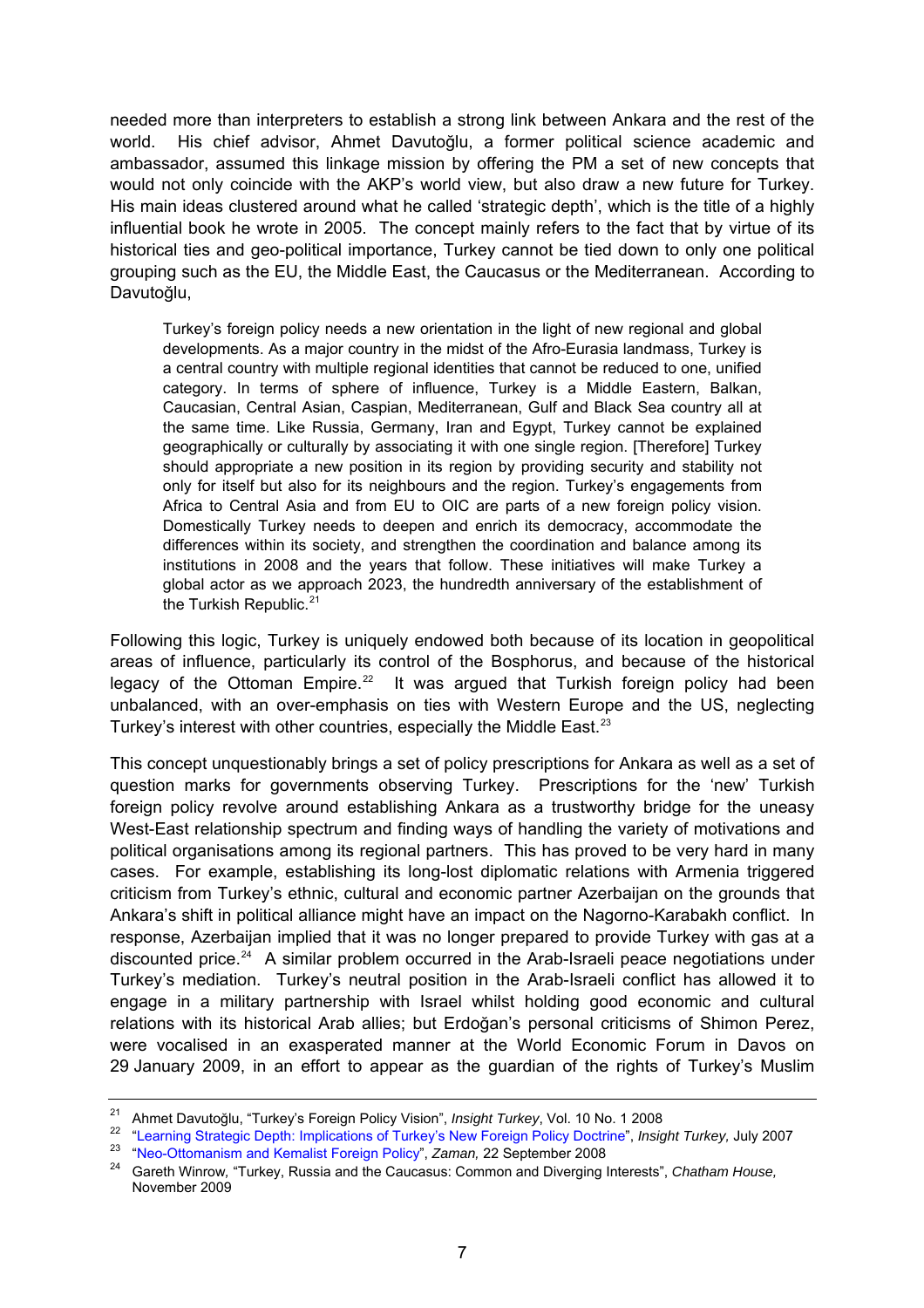friends in the Middle East. This damaged the strategic partnership with Israel,<sup>[25](#page-7-0)</sup> and whilst boasting that it is a broker of Middle Eastern peace, Turkey has ended up excluding Israel from a planned NATO military exercise.<sup>[26](#page-7-1)</sup> More examples follow, including Turkish mediation in the Iranian nuclear issue and Russian-Georgian conflict.

The theory of strategic depth has four main principles—zero problems with neighbours, outreach to adjacent regions, multi-dimensional foreign policy and rhythmic diplomacy. These are examined briefly below.

#### *Zero Problems with Neighbours*

Davutoğlu believes that in order to gain its deserved political place in the world arena, Turkey has to follow a set of principles. The first one is reconciliation with all neighbours to secure Turkey's territorial integrity, especially in the east and south-east. This 'zero problems with neighbours' policy has already greatly benefited Turkey as it has achieved substantial economic, military and political partnerships with Syria and Iran, and has re-established its long-lost diplomatic relations with Armenia, helped reconstruction in Iraq and officially recognised the Kurdistan province of Northern Iraq. Other examples of the policy are Turkey's building of Batumi airport for Georgia after the conflict while developing the Baku-Tbilisi-Kars railroad project, and its significantly improved relations with Bulgaria after the latter's accession to the EU.<sup>[27](#page-7-2)</sup> These developments in return allowed Ankara to be seen as a trustworthy ally for both the West and the East, rendering the Turkish Republic fit for mediating conflicts including Syria-Israel, Armenia-Azerbaijan and the Iranian nuclear issue.

#### *Outreach to adjacent regions*

Davutoğlu's second principle is developing relations with regions beyond Turkey's immediate neighbours. It has been argued that Turkey's regional impact extends to the Balkans, the Middle East, the Caucasus and Central Asia. Accordingly, being active in the Balkans through participation in NATO missions, in the Middle East through close engagement in Lebanese reconstruction as well as Palestinian rights and in Central Asia through energy pipeline projects have developed Turkey's influence abroad.<sup>[28](#page-7-3)</sup> This close engagement with adjacent regions and building up soft power is very important according to Davutoğlu who claims that "today, we know that only states which exert influence across their borders using 'soft power' can really protect themselves."[29](#page-7-4)

#### *Multi-dimensional Foreign Policy*

The third principle is adherence to a multi-dimensional foreign policy. This principle entails engaging in complementary rather than competitive relationships with global powers, and applying a different approach in each issue considering the expectations and existing rules of international diplomacy. In this matter, Davutoğlu underlines Turkey's strategic relations with the US through the two countries' bilateral ties and through NATO, and considers its EU accession process, its good neighborhood policy with Russia, and its synchronization policy in Eurasia to be integral and complementary parts of a consistent policy. $30$ 

<span id="page-7-2"></span><span id="page-7-1"></span>

<span id="page-7-0"></span><sup>&</sup>lt;sup>25</sup> ["Stormy Debate in Davos over Gaza",](http://english.aljazeera.net/news/europe/2009/01/20091291976879610.html) Al Jazeera, 30 January 2009<br><sup>26</sup> "Turkey excludes Israel", *CNN*, 11 October 2009<br><sup>27</sup> Ahmet Davutoğlu, "Turkey's Foreign Policy Vision", *Insight Turkey*, Vol. 10 No. 1 2008<br><sup>28</sup>

<span id="page-7-3"></span>

<span id="page-7-4"></span>

<span id="page-7-5"></span>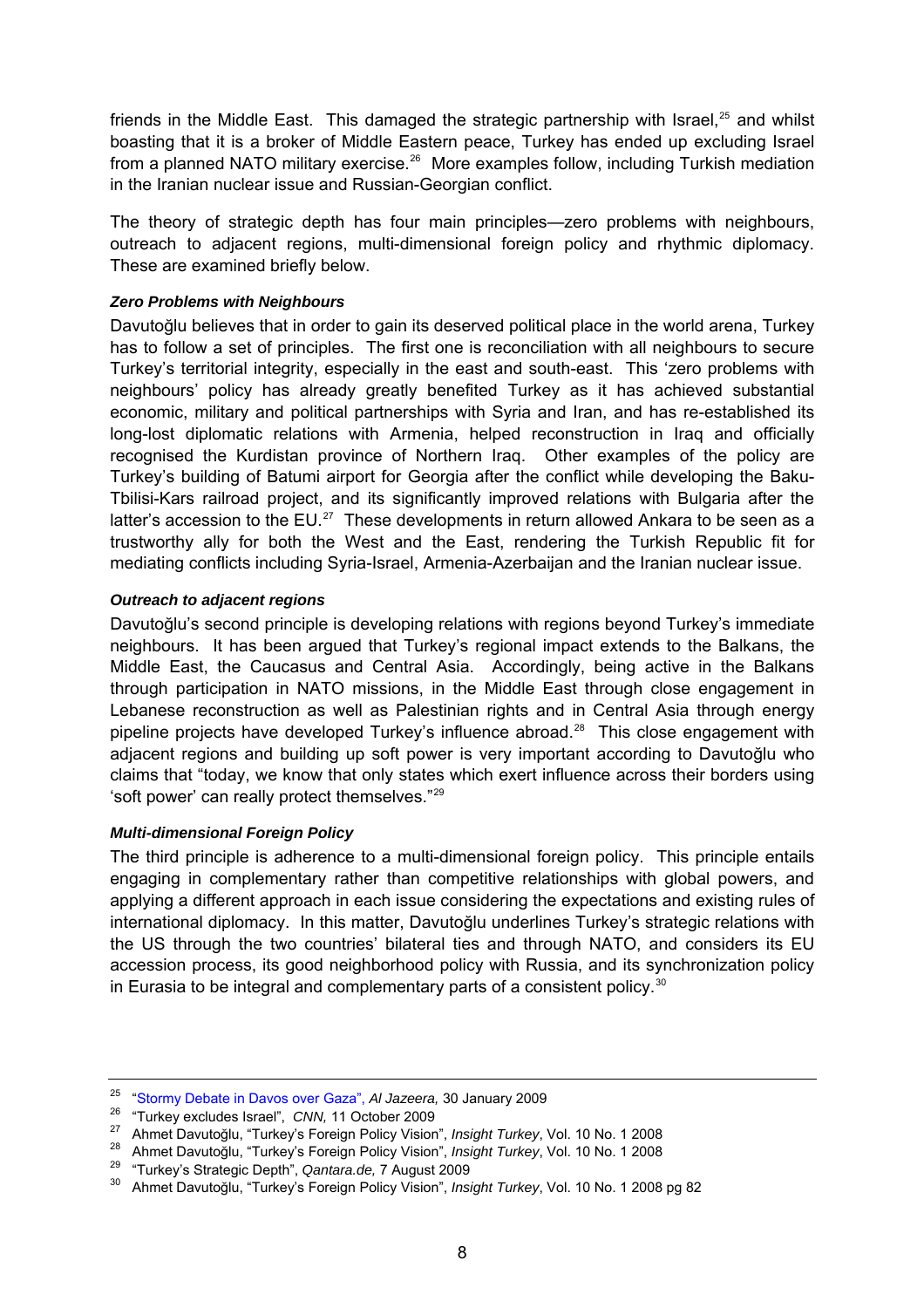#### <span id="page-8-0"></span>*Rhythmic Diplomacy*

The last principle is this framework is 'rhythmic diplomacy'. Turkey has hosted important international meetings while pursuing careful field diplomacy with both state and non-state actors including Hamas. Since 2003 Turkey has hosted the NATO summit, the OIC (Organization of the Islamic Conference) summit, World Water Forum 2009 and more. This increased activity contributed to Turkey being elected to one of the non-permanent member seats on the United Nations Security Council in 2009, giving the republic more weight in pursuing its foreign policy goals.

### **2.3 Examples of strategic depth in Turkish foreign policy**

This shift in Turkish foreign policy has notably turned the focus of international society towards Ankara:

Turkish foreign policy rarely makes global headlines, nor has it traditionally been an important factor in international politics in the 21st century. However, the events of September 11th, 2001, the American-led War on Terror, Second Gulf War, and the most recent domestic political turmoil have refocused world attention on Turkey's future path and progress. The nation's history and experience with democracy, secularism, Islamic fundamentalism, and ethnic minorities present a microcosm of the challenges facing its entire neighborhood. $31$ 

A few examples are given below.

#### **Iraq and Kurdistan**

A major breakthrough in Turkish foreign policy so far has been to end Turkey's political isolation of Iraqi Kurdistan. Ankara has no longer pretends that the region does not exist and that it need only deal with Baghdad. This 180-degree turn was in part prompted by the US decision to begin withdrawing its troops from Iraq. Turkey has been trying to anticipate the evolution of Iraqi politics in the absence of US combat units in the country. The AKP government wants Iraq to remain whole, but it realises that if tensions in Iraq devolve into allout violence and the country breaks apart, Turkey would be better off with a partner in Iraq's energy-rich north. The Government managed to convince the Turkish military that an opening to the Iraqi Kurds would not exacerbate existing difficulties with the Turkish Kurds and would increase Turkey's influence in Iraq.<sup>[32](#page-8-2)</sup>

Nonetheless, Turkish authorities and their Kurdish counterparts in Iraq still have to resolve some explosive issues, such as the contested status of the oil-rich area of Kirkuk. Turks believe that it is essential to keep the city's control out of the hands of the Kurdistan Regional Government both to the help prevent the breakup of Iraq and to limit the aspirations of the Iraqi Kurds.

#### **Armenia**

The Turkish government also made a significant move earlier this year when it reversed its long-standing policy of isolating Armenia. Repeated negotiations, often secret, had failed to end the stand-off, but a bout of "football diplomacy" brought a breakthrough in September 2008 when President Sargsyan of Armenia invited President Gűl of Turkey to watch the two countries play a World Cup qualifying match in Yerevan, the capital.<sup>[33](#page-8-3)</sup> In April 2009, despite

<span id="page-8-2"></span><span id="page-8-1"></span><sup>&</sup>lt;sup>31</sup> ["Learning Strategic Depth: Implications of Turkey's New Foreign Policy Doctrine"](http://findarticles.com/p/articles/mi_7057/is_3_9/ai_n28498505), *Insight Turkey*, July 2007<br><sup>32</sup> Morton Abramowitz & Henri F Barkey, "Turkey's Transformers: the AKP Sees Big", *Foreign Affairs*,<br>Dece

<span id="page-8-3"></span><sup>&</sup>lt;sup>33</sup> "Last Remnant of the Iron Curtain Set to Fall in Victory for Football Diplomacy", The Times, 14 April 2009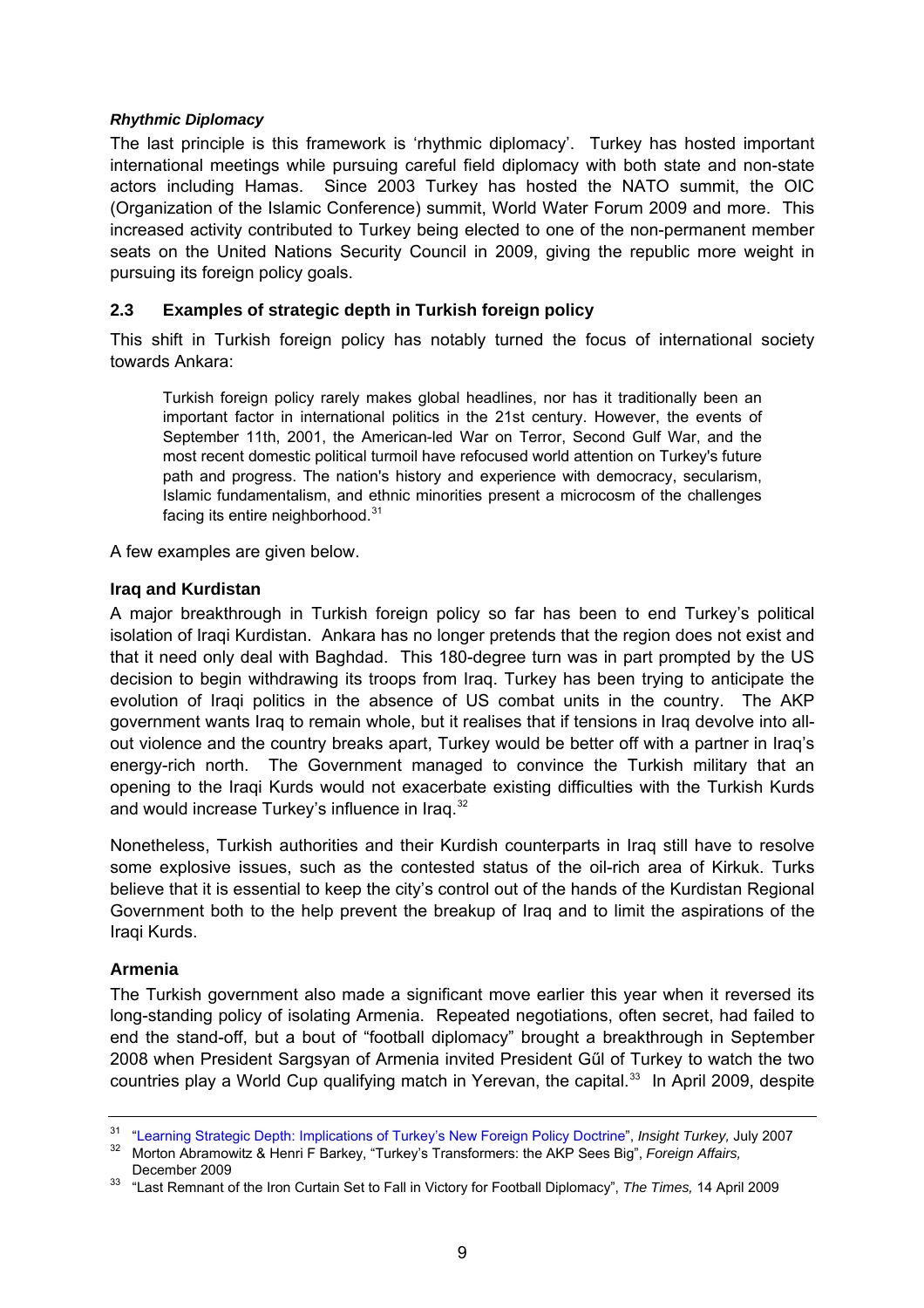<span id="page-9-0"></span>an apparent promise to the US president Barack Obama, Erdoğan delayed opening Turkey's border with Armenia after nationalists in Turkey and Azerbaijan protested. But in another surprising turn, in August 2009, two protocols were agreed establishing diplomatic and economic relations between the two countries and an agreement in opening the Turkish-Armenian border. This was a major step for Turkey in the Caucasus as Ankara also hopes that the initiative will help its case with the EU and reduce the pressure on the US Congress to pass a resolution labeling the Armenian massacres as genocide. It remains to be seen whether the AKP will stand up to further opposition. Erdoğan has promised the government of Azerbaijan that Turkey will not open its border with Armenia until Armenia has relinquished control over the regions it holds surrounding Nagorno-Karabakh, a landlocked province in Azerbaijan.<sup>[34](#page-9-1)</sup> Erdoğan seems to be betting that a diplomatic solution to this issue will somehow be found but it is quite possible that the deal with Armenia will be rejected by the Turkish parliament because of Azeri and Turkish nationalist pressures.

#### **Syria**

In the past year, Turkey has also established a network of cooperation with its neighbour Syria, with whom relations have historically been uneasy. Ankara and Damascus have signed a set of treaties ranging from jointly building a dam<sup>[35](#page-9-2)</sup> on the *Asi* (Orontes) river to launching a passenger trains service between Gaziantep (Turkey) and Aleppo (Syria).<sup>[36](#page-9-3)</sup> Given that in the past Syria and Iraq have both very harshly criticised Turkey for constructing dams on Euphrates and Tigris rivers, this joint effort brings hope for the future of bilateral relations. Furthermore, Turkey and Syria issued a joint declaration on 23 December 2009 after meeting of a High Level Cooperation Council. The declaration states that Turkey and Syria agree to clear the region from nuclear weapons and calls on for a diplomatic solution of Iran's nuclear program and that Syria welcomed Turkey's efforts for indirect talks between Syria and Israel. $37$  Both parties later signed 50 agreements and memoranda of understanding and a work programme for joint cooperation, and the leaders of the two countries vowed to enhance bilateral relations further.<sup>[38](#page-9-5)</sup>

According to some commentators, the rapprochement with Syria is just a beginning as Turkey intends to do the same with Iraq, Egypt, Lebanon and Jordan. They suggest that the new Turkish model has two legs. First, Turkey wants to establish close bilateral relations with Middle Eastern countries. Through this network Turkey will become some sort of coordinator in the region. However, these Middle Eastern countries have serious problems with each other. Thus, the second leg of this model is to make sure that these develop similar close relationships with each other. Both legs of this model must be working simultaneously otherwise the whole system will be deadlocked sooner or later. Turkey would act as a facilitator in the second leg, by providing a neutral ground for cooperation between Iraq and Syria, Arabs and Israel, Iraq and Iran, Lebanon and Syria etc. through its cultural and historical ties to this region.<sup>[39](#page-9-6)</sup>

As this model intends to create a stable area around Turkey, Turkish soft power and mediation is likely to play a key role in Davutoğlu's strategic thinking:

<span id="page-9-1"></span><sup>34</sup> Morton Abramowitz & Henri F Barkey, "Turkey's Transformers: the AKP Sees Big", *Foreign Affairs,* December 2009<br>
<sup>35</sup> "Turkey: Turkey and Syria to Build 'Friendship' Dam", *Plus News Pakistan,* 7 January 2010<br>
<sup>36</sup> "Turkey, Syria launch Passenger Rail Service", *BBC,* 7 January 2010<br>
<sup>37</sup> "Turkey, Syria Issue Joint Declaration"

<span id="page-9-2"></span>

<span id="page-9-3"></span>

<span id="page-9-4"></span>

<span id="page-9-5"></span>

<span id="page-9-6"></span>*Pakistan,* 26 December 2009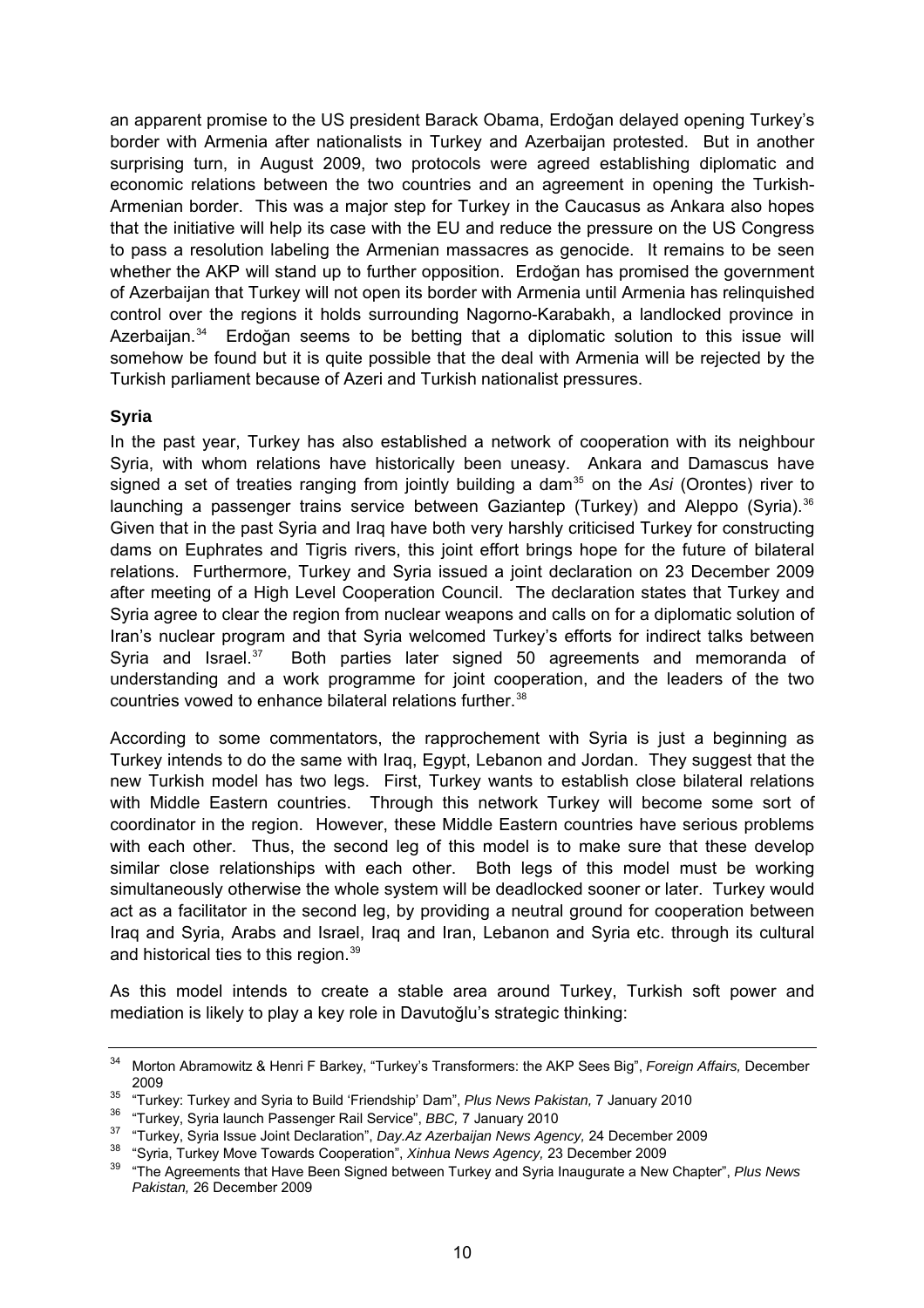<span id="page-10-0"></span>It's no longer sustainable for Syria, Lebanon, and Jordan or even for Iraq to continue with long-running problems with Israel or even with Iran. All these countries must make their decisions on how to join the global system's transformations and how to modify their domestic and international policies' paradigms. Turkey had launched its own changes with the EU process, and Turkey's transformation will influence the change of those around it.<sup>[40](#page-10-1)</sup>

#### **Middle East Peace Process**

The Turkish government took advantage of the vacuum created by President George W Bush's unpopular policies in the Middle East to participate in indirect talks between Israel and Syria. Ankara presented itself as both Muslim and pragmatic, and therefore the key player to the peace process, using its long-standing military and economic partnership with Israel and cultural bonding with Syria as proof. Turkey injected itself into the negotiations following the crises in Lebanon in 2006 and Gaza in the late 2008 and early 2009. French President Sarkozy invited Davutoğlu, then a foreign policy adviser, to join the French delegation that traveled to Damascus to discuss the Gaza crisis. Ankara has taken partial credit for the agreement governing the withdrawal of US forces from Iraq, for hosting talks between US representatives and Iragi insurgents earlier this year.<sup>[41](#page-10-2)</sup> Moreover, Foreign Minister Davutoğlu jumped at the opportunity to mediate Iraq and Syria's recent dispute over bombings in Baghdad's Green Zone in August 2009, allegedly carried out by insurgents from Syria.<sup>[42](#page-10-3)</sup>

Turkey has played a considerable role in Arab-Israeli relations. Ankara recognised Israel in 1949 and until Egypt's recognition during Camp David Accords in 1978, Turkey was the only Muslim state to have diplomatic relations with both Israel and the Palestinians. While Turkey signed many cooperation agreements with Israel and enhanced bilateral political ties, it also maintained good relations with Palestinians, which allowed the Palestine Liberation Organisation (PLO) to establish an office in Ankara in 1979. By taking an apparently nonideological approach, Turkey tried to be an honest broker and has promoted a two-state solution to the conflict.<sup>[43](#page-10-4)</sup> This position allowed Turkey to be respected by both sides. As an effort to jumpstart peace talks, Turkey has encouraged Syrian leader Bashar al-Asad to make a clear distinction between Syria and Iran in regional issues in order to prepare the grounds for resuming the long-lost diplomatic relationship between Israel and Syria. By doing so under Turkish mediation, and reassuring Israel that Syria will not go to war over the Golan Heights, Damascus has taken a very important step towards actual negotiations.

Given Turkey's past experience in Iraq and with non-state actors such as Hamas and the PLO, Ankara argues that it could broker a peace with the Taleban. Michael Binyon suggests that:

Ankara's aim is to repeat its success in 2004 in convincing alienated Sunnis in Iraq to end their boycott of the elections to give them a voice in the Shia-dominated Government. The approach by Turkey, whose own populations is predominantly Sunni, had worked in Iraq and must be repeated by NATO in dealing with the Taleban.<sup>[44](#page-10-5)</sup>

<span id="page-10-1"></span><sup>40</sup> The Agreements that Have Been Signed between Turkey and Syria Inaugurate a New Chapter", *Plus News Pakistan,* 26 December 2009 41 Morton Abramowitz & Henri F Barkey, "Turkey's Transformers: the AKP Sees Big", *Foreign Affairs,* December

<span id="page-10-2"></span><sup>2009 42</sup> Ibid

<span id="page-10-4"></span><span id="page-10-3"></span><sup>43</sup> ["Hamas Visits Ankara: The AKP Shifts Turkey's Role in the Middle East](http://www.washingtoninstitute.org/templateC05.php?CID=2445)", *the Washington Institute,* 16

<span id="page-10-5"></span>February 2006 44 "We Can Broker Peace with the Taleban Says Turkey", *Times Online,* 13 January 2010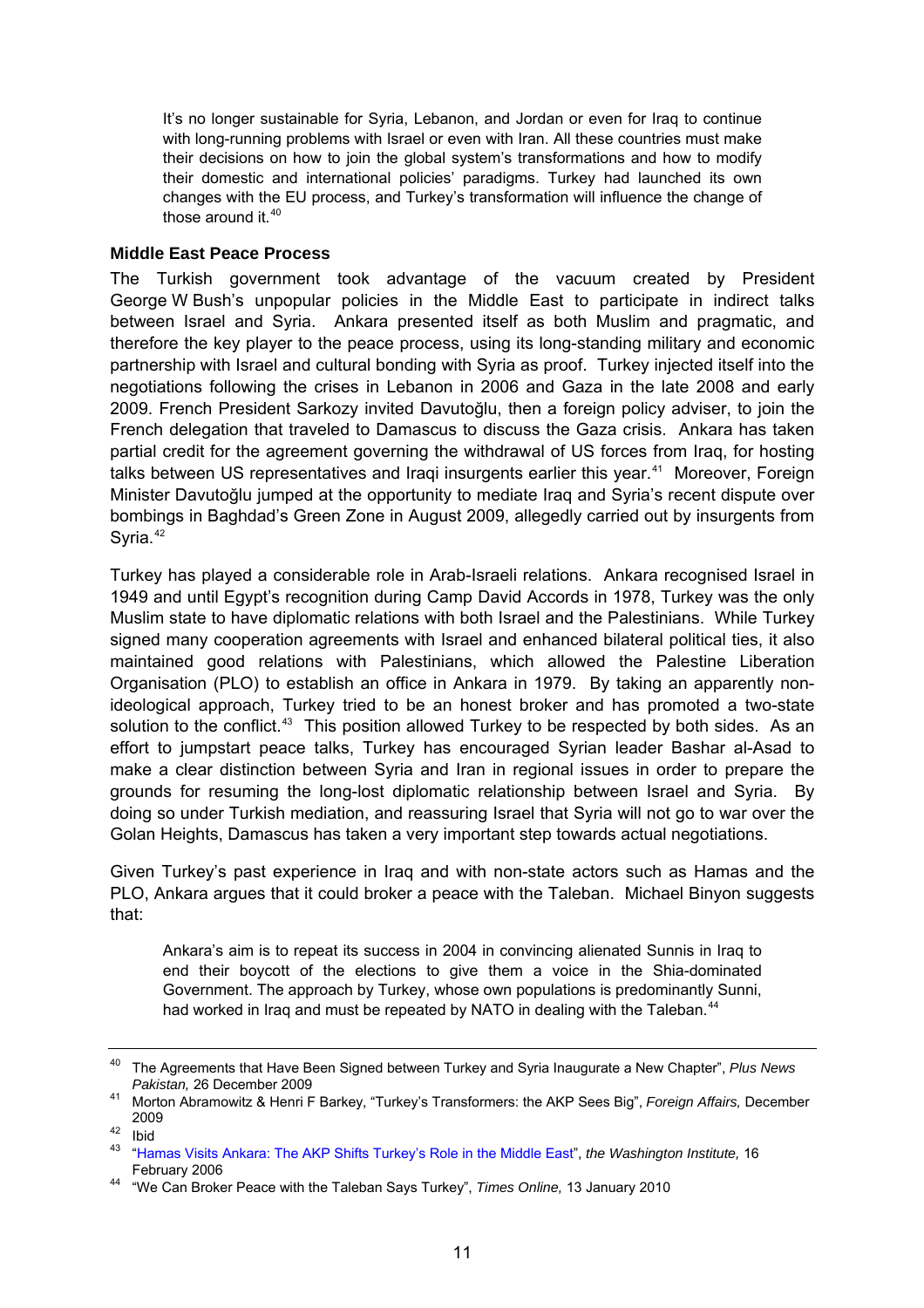<span id="page-11-0"></span>Turkish Foreign Minister Davutoğlu argues that his country has had relations since the tenth century with Afghanistan, and thanks to their shared cultural traits Turkey can provide a neutral meeting point for the Taleban, the Afghani government and the West.<sup>[45](#page-11-1)</sup> Ankara has already hosted trilateral meetings bringing together President Karzai and President Zardari of Pakistan, the latest on 25 January 2010.

### **2.4 Criticisms**

Despite its successes, this new foreign policy has received as much criticism as praise from the Turkish public and international society, and has also raised questions for Turkey's partners and the global powers that are engaged with Turkey.

#### **Neo-Ottomanism**

Turkey's imperial history means that current states that once constituted Ottoman provinces approach the concept of strategic depth with considerable caution. It has been argued that there is a very thin line between Turkish soft power and the continuation of imperial aims. Critics of 'strategic depth' argue that the concept might as well be described as 'neo-Ottomanism', meaning the return to a notion of a Turkey exerting power over its traditional Ottoman sphere of influence.<sup>[46](#page-11-2)</sup> Moreover, Davutoğlu's portrayal of the new Turkish republic has exacerbated foreign fears. In language that echoes the European nickname for the late period of the Ottoman Empire, 'the sick man of Europe', Davutoğlu said:

Turkey as an international player was previously seen as having stomach, heart problems and fair-to-middling brain power. In other words it had a powerful army but a weak economy, lacked self confidence and was not good at strategic thinking.<sup>[47](#page-11-3)</sup>

Commentators therefore interpret the new Turkish foreign policy as an effort to cure the sick man by regaining its imperial influence in both hard and soft power.

Davutoğlu has denied on various occasions that his policies amount to "Neo-Ottomanism".

### **Anti-Kemalist Paradigm**

In Turkey, Mustafa Kemal Ataturk, the first president and the founder of the Turkish Republic, has been seen as the model for development. He prescribed a westward-looking, democratic, Muslim yet officially secular Turkey. His principles have been closely followed by the old political and social elites who sought to establish strong relationships with the West whether economic, military or political. However, the change in the political elite as a result of the transformation of Turkish politics from elitist to mass in nature has brought forth a change in the paradigm towards a pro-Arabic, Islamist foreign policy. Kemalist segments of society have raised concerns about this shift.

Like many other liberal critics, Semih Idiz, a columnist for the newspapers Hűrriyet and Milliyet, has emphasised the importance of a close relationship with the EU, and fears that the government's new foreign policy is a sign that Ankara has lost interest in the EU. Other commentators have warned about the recent Turkish rapprochement with Arabs and its potential negative impact on both domestic and foreign arenas:

Turkey's engagement also carries real risks if the course of influence runs in the opposite direction, i.e. from the Arab countries to Turkey. This was the reasoning behind the traditional Kemalist desire to keep all things Middle Eastern at arms length

<span id="page-11-1"></span> $45$  Ihid

<span id="page-11-2"></span><sup>46 &</sup>quot;Turkey's Strategic Depth", *Qantara.de,* 7 August 2009 47 "Turkey's Strategic Depth", *Qantara.de,* 7 August 2009

<span id="page-11-3"></span>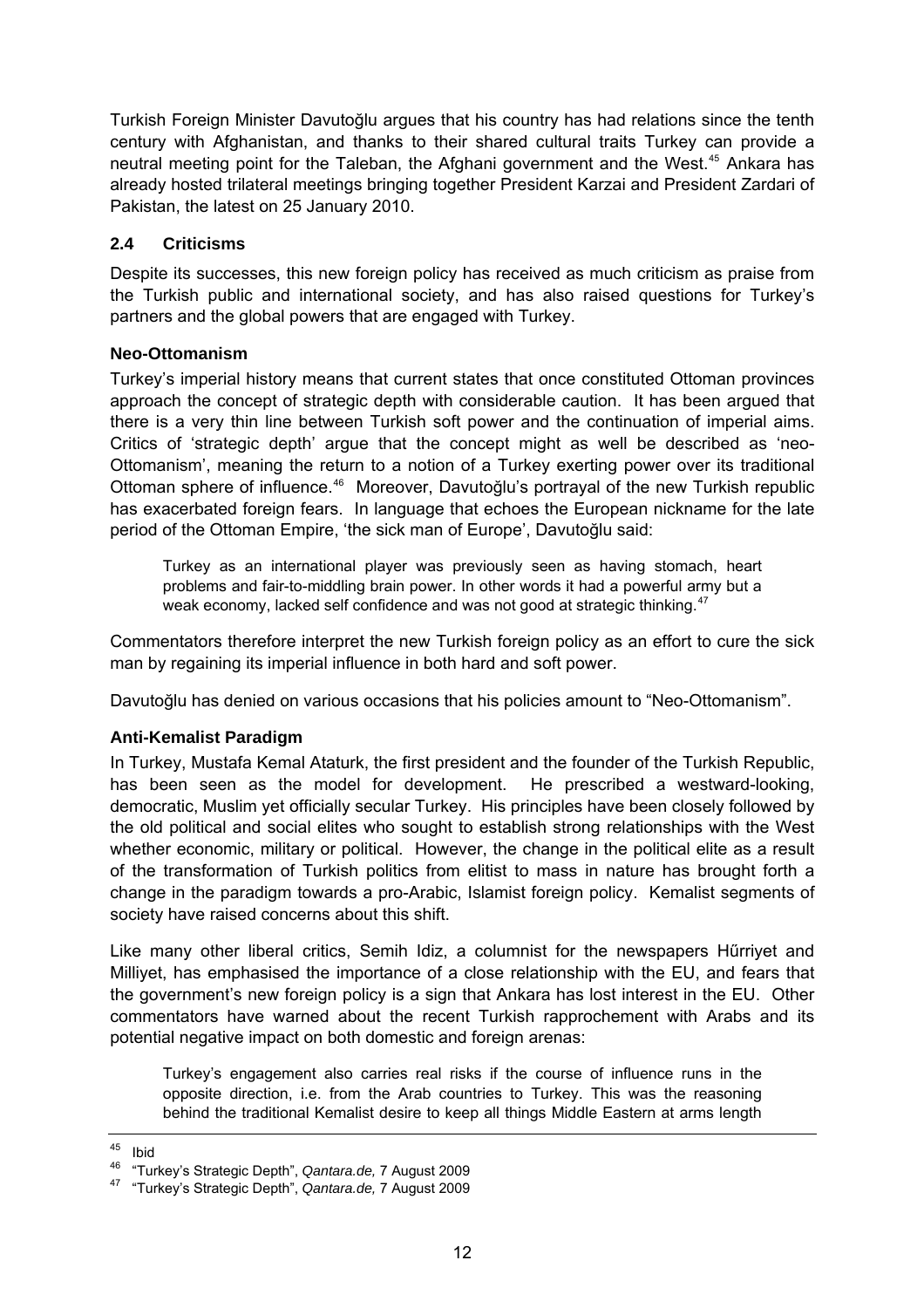<span id="page-12-0"></span>and under control. Turkish officials saw the Middle East as a cultural swamp from which Turkey must escape, not a realm of common culture in which it could thrive. As Davutoğlu must recognize, the problems of the Arab world, and the sources of its misery, are greater and deeper than the Arab-Israeli conflict. The Arab countries are politically dysfunctional and most are economically moribund. There is little they can offer the Turks aside from oil and gas and markets for Turkish consumer goods. In earlier eras, others such as Nasser and Saddam Hussein sought to expand their influence throughout the region by appealing to Arab sympathies against Israel, but their efforts did nothing but bring their own societies to ruin and leave the Arabs as whole worse off. Today Ahmadinejad is attempting something similar with his backing for Hezbollah and routine denunciations of Israel. Yet, one need only look at Iran's recent elections to answer the question of whether Ahmadinejad's version of state craft is serving anyone but himself and those close to him.<sup>[48](#page-12-1)</sup>

#### **Practical Critique**

In addition, Ankara has also been criticised for failing to reflect the new concepts of strategic depth in practice, or for being too quick to claim victory for its policies. Semih Idiz expresses this concern:

What we have seen over the last one or two years is not strategic depth but total confusion on the minds of all concerned. [I] see it is wishful thinking to expect equally good relationships with all one's neighbours at the same time.<sup>[49](#page-12-2)</sup>

For example, Erdoğan has welcomed Sudan's president, who faces an indictment from the International Criminal Court (ICC) for war crimes, to Ankara several times since early 2008, and when asked whether extensive killings in Darfur constitute a genocide, the Turkish government invoked a cliché about the valued of closed-door diplomatic undertakings on sensitive matters.<sup>[50](#page-12-3)</sup> And yet Erdoğan has criticized the Chinese government for committing "almost a genocide" in China's western province of Xinjiang. Abramowitz and Barkey argue that:

However reprehensible the Chinese authorities' treatment of the Uighur minority in Xinjiang, the fact is that Turkey, which has been fighting off charges that it committed genocide of its own, against the Armenians, should be careful when it uses such a loaded word."<sup>[51](#page-12-4)</sup>

These events portray Ankara as something different from a self-declared bridge between the East and the West:

The AK party government has been accused of pursing an ideologically-driven *a la carte* foreign policy. While ostensibly pursuing leadership of the Islamic world, the AKP has been conspicuously silent on Muslims' suffering in the northern Caucasus while collaborating with the Kremlin in promoting the South Stream pipeline at the expense of the Nabucco project that would connect Azerbaijan to the West.<sup>[52](#page-12-5)</sup>

The director of the Washington Institute's Turkish Research program Soner Cagaptay describes this theory-practice disconnect:

<span id="page-12-1"></span><sup>48</sup> *Michael Raynolds,* "Turkey's Foreign Policy Flip", *[Middle East Strategy at Harvard,](http://blogs.law.harvard.edu/mesh/2009/10/turkeys-foreign-policy-flip)* 14 October 2009

<span id="page-12-3"></span><span id="page-12-2"></span><sup>&</sup>lt;sup>50</sup> Morton Abramowitz & Henri F Barkey, "Turkey's Transformers: the AKP Sees Big", *Foreign Affairs, December* 2009 51*,* Morton Abramowitz & Henri F Barkey, "Turkey's Transformers: the AKP Sees Big", *Foreign Affairs,* December

<span id="page-12-4"></span><sup>2009 52</sup> Michael Allen, "Erdoğ[an's Turkey: 'Refreshing' Pluralism or 'Authoritarian Democracy",](http://www.demdigest.net/blog/regions/erdogans-turkey-refreshing-pluralism-or-authoritarian-democracy.html) *Democracy Digest*,

<span id="page-12-5"></span>[<sup>9</sup> December 2009](http://www.demdigest.net/blog/regions/erdogans-turkey-refreshing-pluralism-or-authoritarian-democracy.html)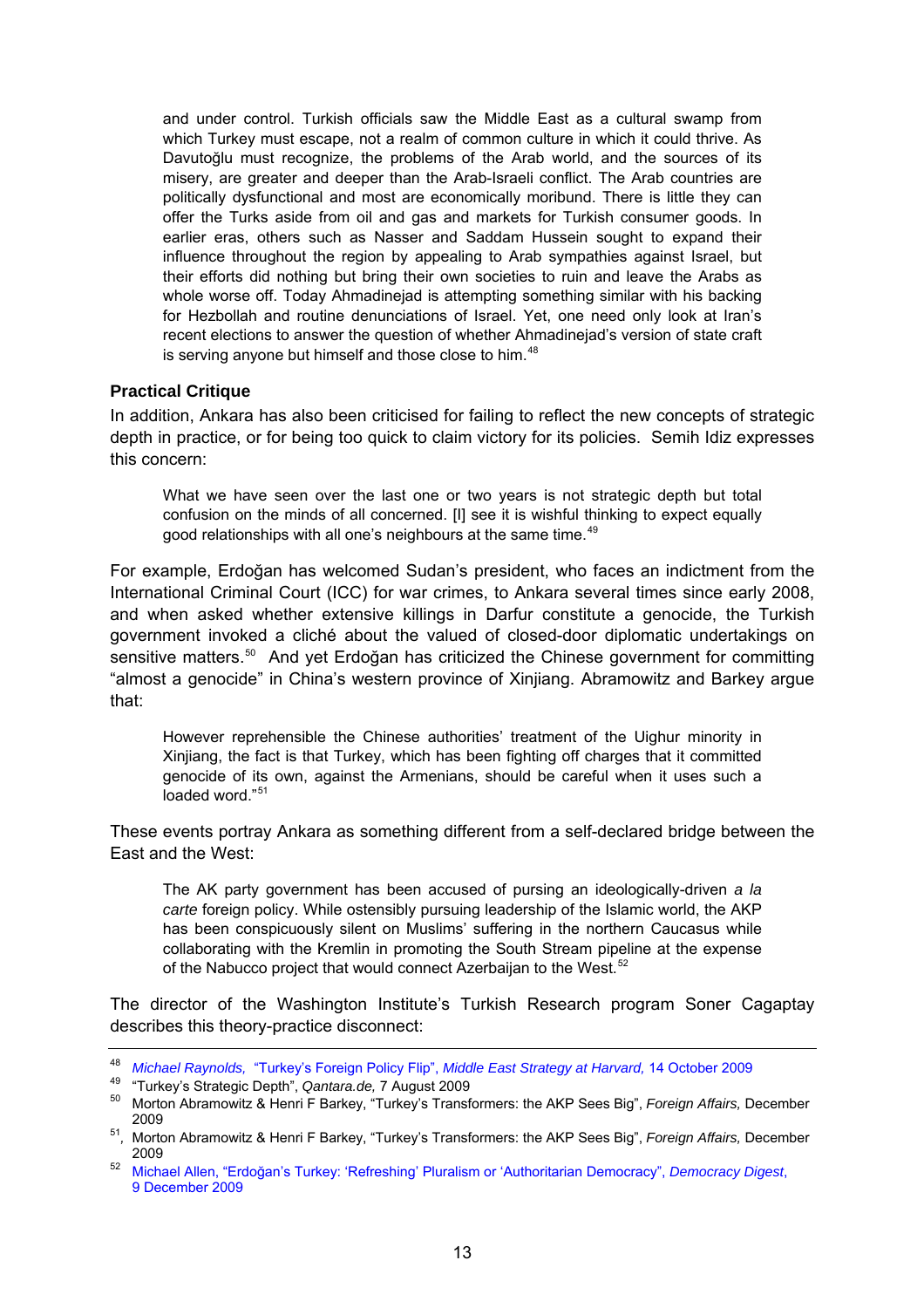The AKP's foreign policy is shaped by 'econo-Islamism', a blending of Turkish business interests with a religio-political world view. Turkey's rapprochement with Russia, Sudan, Iran and Hamas had been considered neo-Ottomanist—a "secular" attempt to project Turkish power within the realm of its former empire.<sup>[53](#page-13-0)</sup>

In one of its biggest blunders, the AKP government opposed the appointment of former Danish Prime Minister Rasmussen as the secretary general of NATO because he had defended a Danish newspaper's decision to publish cartoons offending Muslims. Turkey thereby alienated many Europeans by seeming to favour Muslim sensibilities over liberal democratic values. Eventually, the Turkish government settled the matter by accepting the appointment of a Turk to the new post of deputy secretary-general for NATO, but the incident so irked French Foreign Minister Bernard Kouchner that he publicly renounced his support for Turkey's accession to the EU.<sup>[54](#page-13-1)</sup> Following the cartoon crisis, Cagaptay concluded that:

The AKP sees itself as the tribune of the politically-defined and politically-charged Muslim world to the West, and not as an emissary of the West to the Muslims. The AKP has shifted Turkish foreign policy away from the West, helped catalyze a transformation of the Turkish identity towards Islamist causes, and is busy imposing an illiberal view of society, defined by orthopraxy as well as disregard for check and balances, such as media freedoms… Additionally, the AKP experience demonstrates that when Islamist parties moderate, it reflects not a strategic change but a tactical response to strong domestic and foreign opposition.<sup>[55](#page-13-2)</sup>

According to some commentators Turkey used to punch below its weight; now, it seems to be punching above it. This would be an unmitigated advantage for Turkey if the AKP were not so quick to call every one of its foreign policy initiatives a resounding success. Turkish foreign policy officials have even said that by suggesting China had committed genocide against the Uighurs, Erdoğan actually increased Ankara's influence with Beijing.<sup>[56](#page-13-3)</sup> The Turkish government has also claimed credit for getting the Syrians out of Lebanon (angering the Americans and the French, who parented a UN Security Council resolution arguing for their exit) and for getting Hamas to accept a cease-fire with Israel (upsetting the Egyptians, who were the primary brokers). The Turkish government now runs the risk of believing its own rhetoric and of dangerously overreaching itself.<sup>[57](#page-13-4)</sup> Some also fear that Turkey's leaders might not be able to divorce the country's foreign policy aims from their own cultural (and perhaps religious) sensibilities. Erdoğan and Davutoğlu sometimes appear to be divided between being practitioners of realpolitik and representatives of an Islamic culture.

To sum up, although many criticisms have been put forth for the AKP's new design of Turkish foreign policy, it is undeniable that it has achieved historical success for Ankara, including the start of Turco-Armenian and Turco-Syrian diplomatic relations and confirmation by the EU of the Nabucco gas pipeline project. However, whether this new eastward dimension in Ankara's international affairs also means a notable disconnection from the West remains to be seen.

<span id="page-13-0"></span> $\begin{bmatrix} 53 \\ 54 \end{bmatrix}$  Ibid

<sup>54</sup> Morton Abramowitz & Henri F Barkey, "Turkey's Transformers: the AKP Sees Big", *Foreign Affairs,* December

<span id="page-13-2"></span><span id="page-13-1"></span><sup>2009 55</sup> Michael Allen, "Erdoğ[an's Turkey: 'Refreshing' Pluralism or 'Authoritarian Democracy",](http://www.demdigest.net/blog/regions/erdogans-turkey-refreshing-pluralism-or-authoritarian-democracy.html) *Democracy Digest,*<sup>9</sup> [December 2009](http://www.demdigest.net/blog/regions/erdogans-turkey-refreshing-pluralism-or-authoritarian-democracy.html)

<span id="page-13-4"></span><span id="page-13-3"></span><sup>&</sup>lt;sup>56</sup> ["Cin-Turkiye Iliskilerinde Yeni Donem"](http://yenisafak.com.tr/Politika/?t=27.01.2010&c=2&i=238113) (New era in Turco-Chinese relations), Yeni Safak, 27 January 2010<br><sup>57</sup> Morton Abramowitz & Henri F Barkey, "Turkey's Transformers: the AKP Sees Big", *Foreign Affairs*, December

<sup>2009</sup>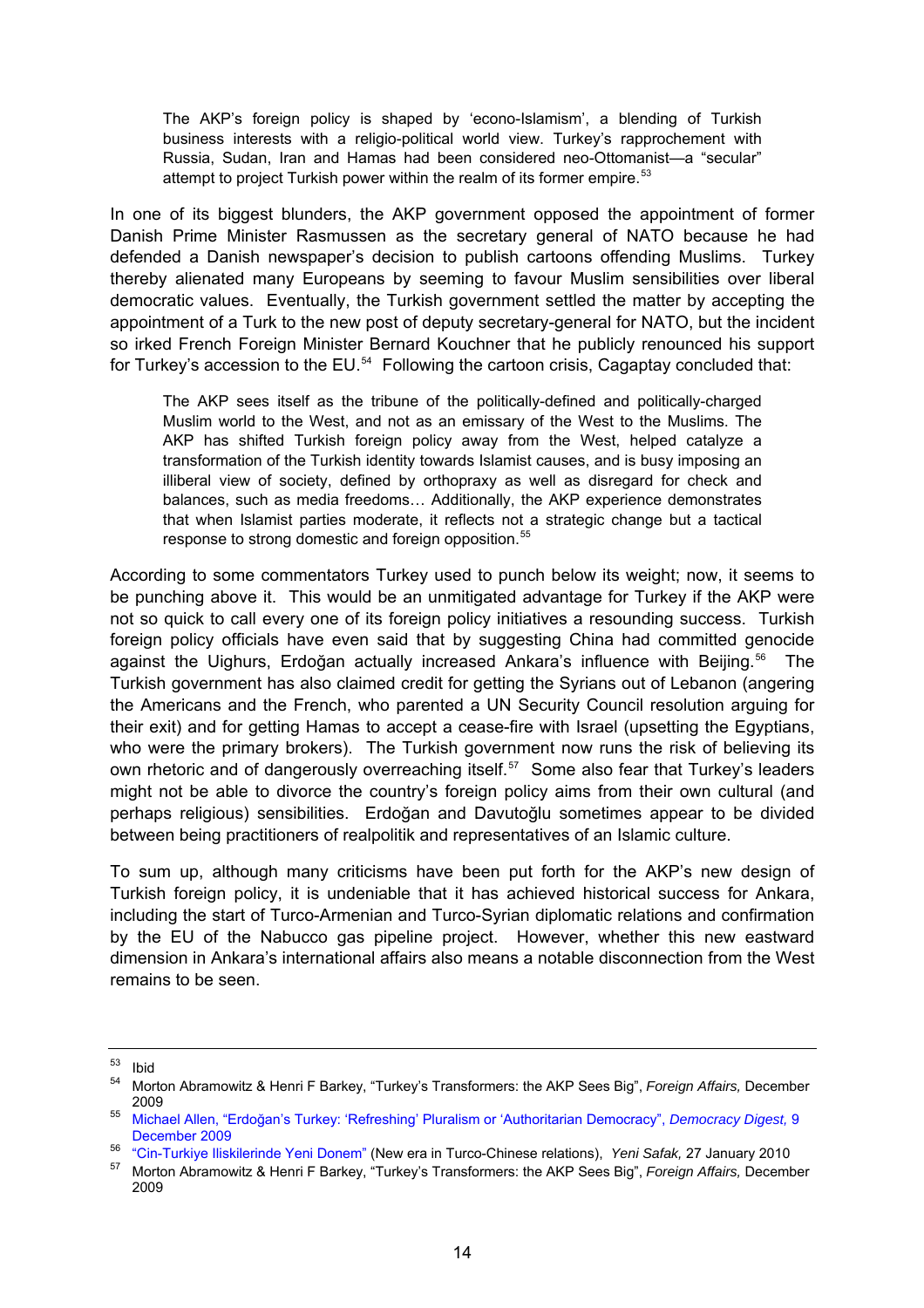# <span id="page-14-0"></span>**3 Relations with the West**

## **3.1 Introduction**

Since Turkey was established as a republic in 1923, under the leadership of Ataturk, it has pursued a westward-orientated foreign policy. Turkey is a founding member of the OECD (1945) and the G-20 major economies, of the UN (1945), OIC (Organisation of the Islamic Conference-1969), the OSCE (Organisation for Security and Co-operation in Europe—1985), the Council of Europe (1949), the ECO (Economic Cooperation Organization 1985), and in 2009 was elected non-permanent member of the UNSC on behalf of the Western European and Others Group (together with Austria).<sup>[58](#page-14-1)</sup> Furthermore, Turkey became an associate member of the EEC in 1963 and of the Western European Union in 1992, and officially began formal accession negotiations with the EU on 3 October 2005. Relations with Europe have for decades been given priority in the Turkish foreign policy above other matters. However, with the introduction of the 'strategic depth' Turkey seems to be exploring other orientations available to it.

### **3.2 Relations with the US**

Turkey has notably co-operated with the US in economic, military, political and social matters. Besides taking an active role in all NATO missions including Bosnia, Turkey has closely engaged with the US in regional matters. The US remains one of the biggest trade partners of Turkey, and has been politically supportive of Ankara in regional matters. Although Turkey did not take part in the 'coalition of the willing' and declined the bill allowing American troops to pass through the Turkish soil for their Iraqi mission, the bilateral relationship did not take long to recover.

Following his election as US President, Barack Obama emphasised the importance of Turkey as a bridge country between the East and the West, and stated that the unique Turkish synthesis of Islam and democracy will help Ankara to broker important agreements.<sup>[59](#page-14-2)</sup> Similarly, Obama argued that Ankara will play a key role in resolving Iranian nuclear crisis.<sup>[60](#page-14-3)</sup> He used a trip to Turkey very early in his Presidency as a vehicle for reaching out to the Muslim world.<sup>[61](#page-14-4)</sup>

The US has been one of the biggest supporters of Turkish accession to the EU.

# **3.3 Relations with the EU**

### **Introduction**

After the foundation of Council of Europe, Turkey applied for associate membership of the EEC (European Economic Community, later the European Community) in 1959 and eventually obtained it in 1963. It reached a Customs Union agreement with the EU in 1995, abolishing all bilateral restrictions between the two entities for trade. On 3 October 2005 Ankara officially started formal negotiations with the EU for full membership status. However, there has not been much progress in the accession process since then. As a result of this stagnation in the accession period, public opinion in Turkey has shifted considerably away from the EU. The mood has not been helped by negative comments from some European leaders. The French president Nicolas Sarkozy, for example, has vocalised his discontent

<span id="page-14-3"></span><span id="page-14-2"></span>

<span id="page-14-1"></span><sup>&</sup>lt;sup>58</sup> "Turkey in the UN Security Council", *Insight Turkey*, Vol. 11 No.4 2009<br>
"Restoration of US-Turkey relations?", *Daily News Egypt*, 16 April 2009<br>
"Obama: Turkey Important partner in resolving Iran crisis", *Plus Ne* 

<span id="page-14-4"></span>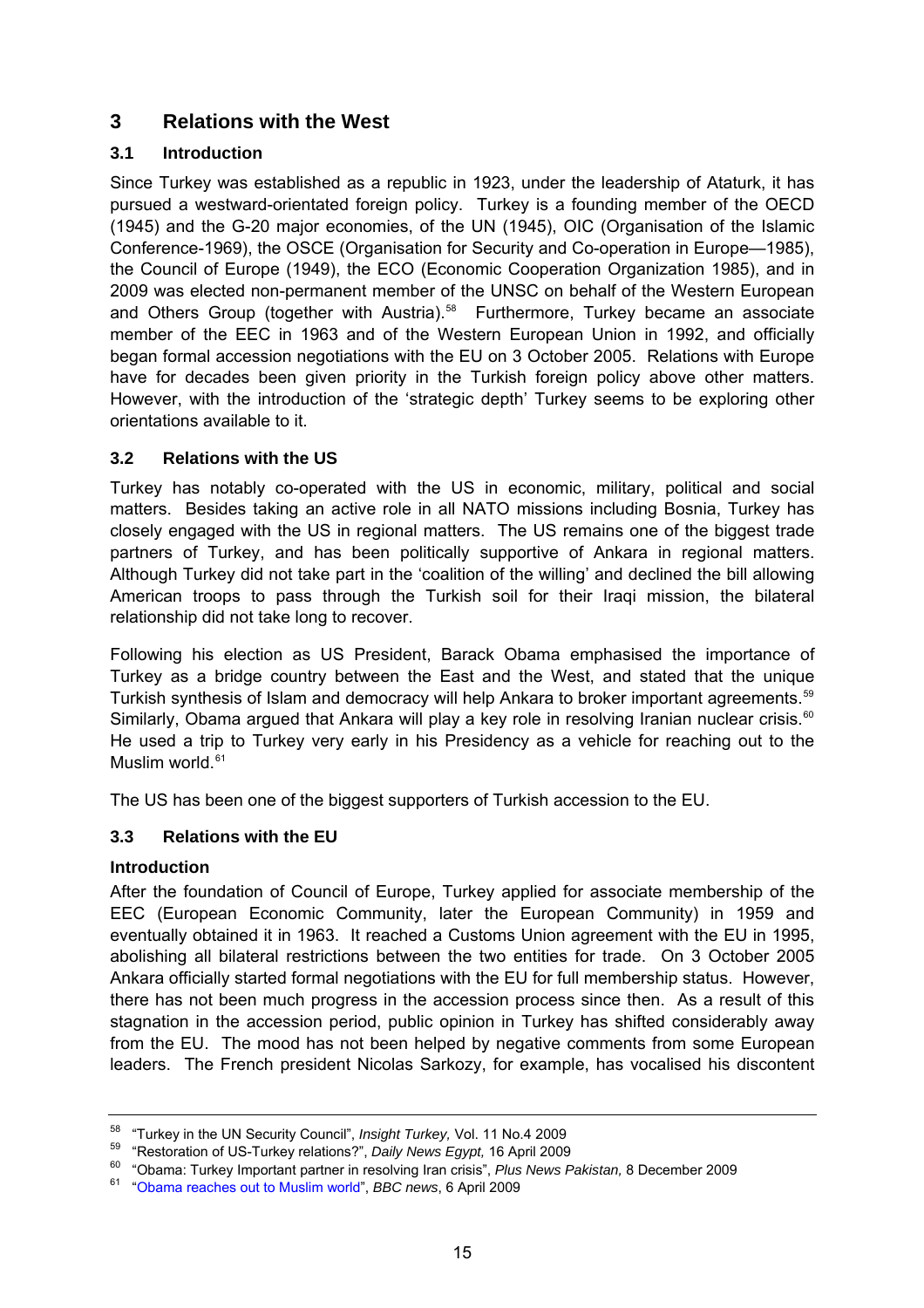<span id="page-15-0"></span>with the possible Turkish full membership on numerous occasions and strongly advocated that Turkey should ultimately be granted the status of strategic partner instead:

I do not believe that Turkey belongs to Europe, and for a simple reason: because it is in Asia Minor. What I wish to offer Turkey is a true partnership with Europe, but not integration into Europe.<sup>[62](#page-15-1)</sup>

In addition, it has been argued by the president of the EU Herman Van Rampuy that Turkey might negatively affect the EU's cultural harmony due to its Muslim nature. During a meeting at the Belgian parliament in 2004 he stated that "The universal values which are in force in Europe, and which are also fundamental values of Christianity, will lose vigour with the entry of a large Islamic country such as Turkey".<sup>[63](#page-15-2)</sup> Moreover, the Republic of Cyprus has stated that Turkey's stance on the Cyprus problem will result in a Cypriot 'no' vote for Turkish accession. In November 2009 Greek President Karolos Papoulias stated that he would not support Turkey's accession "as long as Ankara behaves as an occupying force in Cyprus."<sup>[64](#page-15-3)</sup>

These comments made a notable impact on Turkish foreign policy and public opinion vis-àvis the EU, contributing to an eastward turn in Ankara's foreign affairs.

#### **Public opinion among the EU citizens about Turkish accession**

Whilst most EU Members States' governments support (or at least do not oppose) Turkish accession, public opinion varies widely and tends to be less positive. For instance, in 2009 polls, 67% of the Austrian population opposed Turkey's membership, in Germany the figure was 66% and in France 63%.<sup>[65](#page-15-4)</sup> John Redmond's 2007 summary of the situation still appears valid today, and it is not very encouraging for Ankara:

The lack of any strong supporter (other than Britain) and the opposition of France and Germany make full Turkish membership an unlikely prospect in the immediate future. Nor can the Turks take much encouragement from the stances of the EU institutions. To the hostility of the EU's Council of Ministers [...] should be added that of the European parliament, which has repeatedly condemned Turkey for human rights violations and related issues, and the longstanding scepticism felt in the Commission about the feasibility of Turkish accession. As for popular opinion in the EU, if referendums in Turkish accession were held in all 27 member states, a vote for in favour of Turkey joining could not be anticipated with any confidence anywhere: not even Britain, its most consistent supporter at government level.<sup>[66](#page-15-5)</sup>

According to Eurobarometer polls, public support for Turkish accession across Europe has remained stable albeit at a low level: 30% in 2000, 28% in 2006 and 31% in 2008.

Furthermore, the spring 2009 Eurobarometer Standard Poll suggested that a 47% of the EU's current member states' population tend to agree with the statement "the presence of people from other ethnic groups is a cause of insecurity", while only 37% disagreed. Eurobarometer recorded a 3% increase in this response compared with autumn 2006 figures.<sup>[67](#page-15-6)</sup> This suggests that cultural arguments play a very large role in the public opinion about Turkish accession.

<span id="page-15-3"></span><span id="page-15-2"></span>

<span id="page-15-1"></span><sup>&</sup>lt;sup>62</sup> ["Sarkozy: La France et l'Asie Mineure](http://turquieeuropeenne.eu/article2371.html)", *Turquie Européenne*, 16 January 2008<br><sup>63</sup> ["Keeping Turkey out of Europe"](http://www.guardian.co.uk/commentisfree/2010/jan/06/turkey-european-union-membership), *the Guardian*, 6 January 2010<br><sup>64</sup> "Greek President: We Cannot Support Turkey's Membership to the EU

<span id="page-15-4"></span>

<span id="page-15-5"></span>

<span id="page-15-6"></span>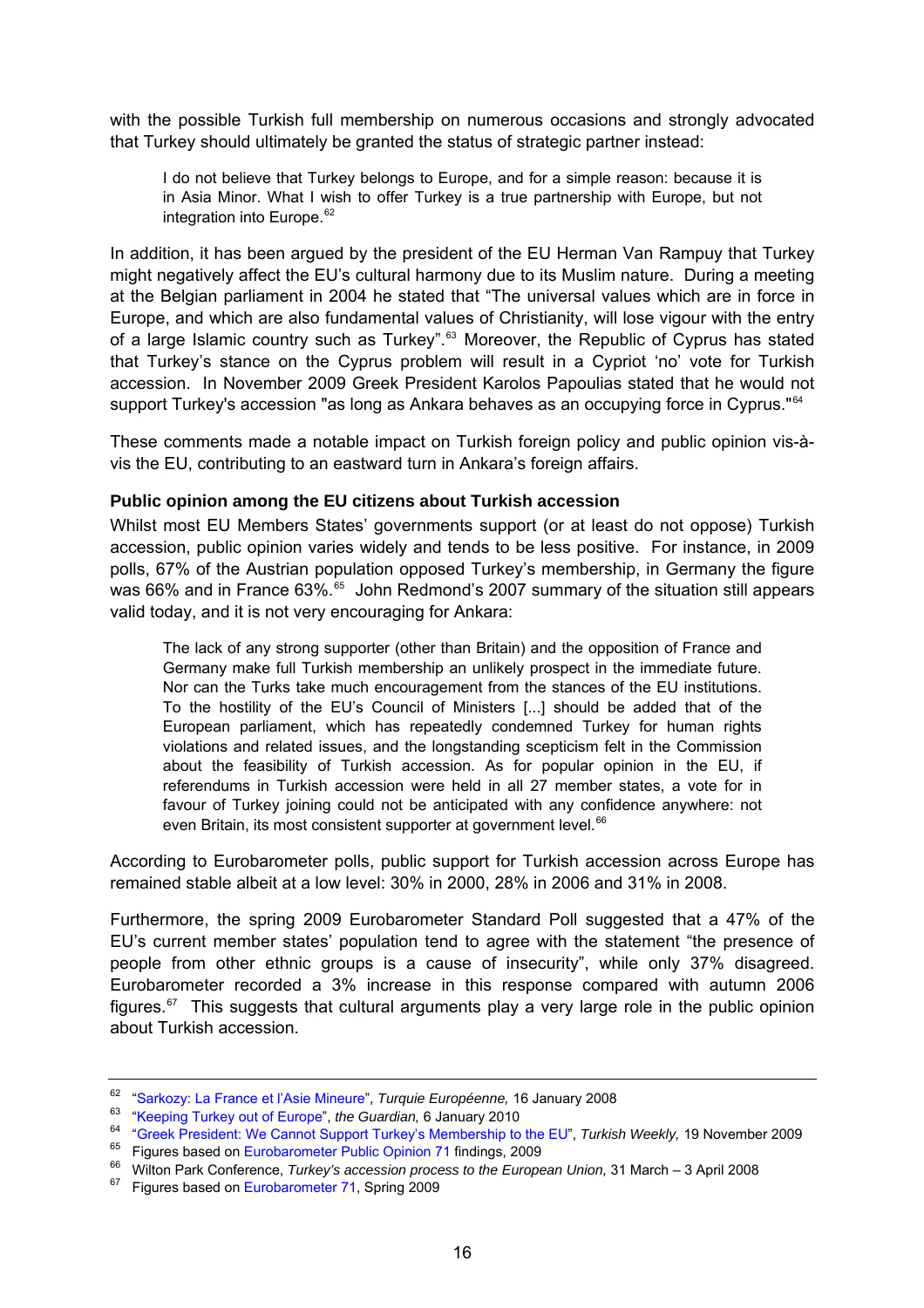#### <span id="page-16-0"></span>**Turkish public opinion about accession**

In 2004, when the EU officially recommended that Turkey should begin talks to join the EU, the Turkish newspaper Sabah exclaimed: "Yes! A New Turkey", while Milliyet declared, "Today is a more beautiful day".<sup>[68](#page-16-1)</sup> The former, Turkey's biggest-selling paper, featured a piece by its chief columnist Oktay Eksi who said Turkey had taken a huge step towards fulfilling the will of Kemal Ataturk:

It is a day that the great Ataturk should have been among is. He should have witnessed the most concrete result so far of the revolution he carried out 80 years ago. $69$ 

The Turkish papers tended to praise Prime Minister Erdoğan for accomplishing reforms that ensured the favourable opinion of the EU. Turkish popular opinion was overwhelmingly behind membership for their country in the EU. According to 2005 Eurobarometer reports, 73% of Turks believed that EU membership would benefit the Turkish Republic.

Five years from the official start of accession talks, Turks do not seem as enthusiastic about accession as they were before. According to Eurobarometer's 2009 poll, only 45% of the Turks chose a good thing as the answer to the question "Generally speaking, do you think that your country's membership of the EU would be a good, a bad or neither good or bad thing?". $70$  This reflected a growing feeling that the EU accession process had become a 'never-ending' story as more and more countries started to make demands over various issues. Even secular Turks have started to question the process, reluctantly admitting that "Turkey's western vocation has been a waste of time, because Europeans will never look on Turks as equals".[71](#page-16-4) Negative comments such as those of Nicolas Sarkozy and Herman Van Rampuy that Turkey created a cold shower effect on Turks who were eager for EU membership. Turks have expressed their disappointment with the process, arguing that the EU has become a form of leverage for member countries that have historical demands from the Turkish Republic. The Cypriot Republic has already made clear that it would block the Turkish membership before the island is unified and Turkish troops are withdrawn. Another blow came from Bulgaria, a new member of the EU, as one of its Ministers suggested it would block Turkish accession unless it received \$20 billion for compensation for the property and land lost by the 250,000 Bulgarians expelled by the Ottoman Empire during the Balkan Wars in 1913.<sup>[72](#page-16-5)</sup> For Turks, the picture looks discouraging, and there is a sense that Ankara's efforts are too costly for a membership that might be less-than-full.

#### **What is the EU's assessment of Turkey's progress?**

The EU considers that one of the main blocks to progress is Turkey's refusal to open its ports and airports to Cypriot vessels, in contravention of the Ankara Association Agreement. In December 2006 the EU decided to freeze eight chapters of the negotiations, but to continue with the other chapters. Turkey has now opened 11 out of 35 accession chapters.

According to the EU Commission's [Turkey 2009 Progress Report,](http://www.ihb.gov.tr/english/turkey_progress_report_2009.pdf) Ankara continues to sufficiently fulfil the Copenhagen political criteria for accession, though further progress on political reforms is expected. Turkey's human rights record with respect to its minorities is still unsatisfactory for the EU criteria. The EU has severely criticised Turkey for its treatment

<span id="page-16-2"></span><span id="page-16-1"></span><sup>&</sup>lt;sup>68</sup> "Turkish press jubilant over green light for EU accession talks", Agence France Presse, 7 October 2004<br><sup>69</sup> Ibid<br><sup>70</sup> Fiaures based on Eurobarometer 72. Autumn 2009

<span id="page-16-3"></span>

<span id="page-16-4"></span><sup>&</sup>lt;sup>71</sup> "A Make or Break Year for Turkey-EU ties", Turkish Daily News, 19 December 2008<br><sup>72</sup> "Bulgaria Aims to Speed Up \$20 bln Claims on Turkey", Reuters, 5 January 2010

<span id="page-16-5"></span>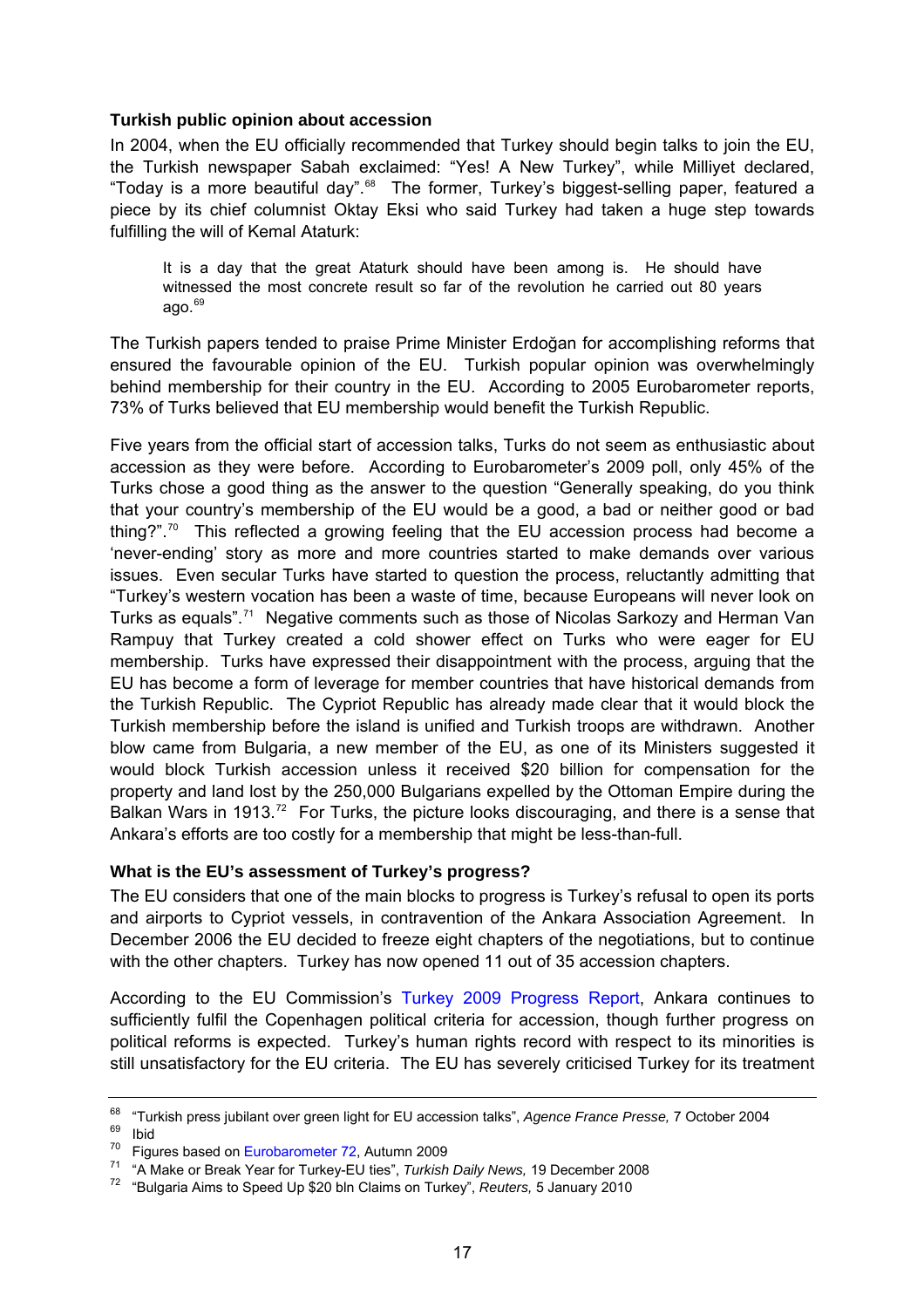<span id="page-17-0"></span>of political parties: the incumbent AKP barely escaped being banned, with five against four votes in the constitutional court, whereas the Kurdish  $DTP^{73}$  $DTP^{73}$  $DTP^{73}$  was not so lucky. Thus the EU considers that Turkey still has a lot to achieve in political terms.

As for the economic criteria, the EU recognises Turkey as a functioning market economy which is able to cope with competitive pressure and market forces within the Union in the medium term, provided that it implements its comprehensive reform programme. Macroeconomic stability remains weak and Turkey's considerable external financing needs make it vulnerable to changes in investor sentiment, but despite this Turkey has achieved one of the highest growth rates in the global economic crisis, surpassing some EU member states including Spain, the UK, Greece, Portugal and Ireland.<sup>[74](#page-17-2)</sup> Thus the EU recognises that the Turkish economy is reasonably strong, and that with further reforms and full compliance with the provisions on the free movement of goods (currently blocked by Turkey's refusal to implement the customs union with respect to Cyprus) it will be able to adapt completely to the Union's economic expectations.

In the legal area, it has been reported that Turkey has improved its ability to take on the obligations of membership, but still not enough progress has been made. The Turkish legal system is under inspection by the EU for its ability to adapt fully to the *acquis communautaire*. Further alignment needs to be pursued, in particular in areas such as agriculture, fisheries, veterinary and phytosanitary policies, state aid, justice and home affairs, social policies and employment.

Based on this picture, Turkey technically stands at a point familiar to other accession countries: progress is detected and recognised, but more is demanded by the EU. However, it has been argued that it is the non-technical issues that complicate the application. Turkey, visibly very keen on improving its domestic situation in order to achieve full membership, has been told by several different European authorities that it will never fit into the EU due its geographical and cultural traits. In order to prevent further disconnection between the Turkish public and the EU, Ankara has looked for other solutions, including abandoning a solely westward-looking foreign policy.

# **4 Where is Turkey going?**

For the past 60 years, Turkey has prioritised its relationship with the West, as is manifest in its membership in almost every western multilateral organisation. However, recent statements and policy initiatives by the Turkish authorities indicate that it will not continue in this way. The three most important Turkish political institutions in foreign policy making—the Prime Minister, the President and the Foreign Minister, who share a similar perception of the world—agree that a new chapter has started and that this will include more than one scenario.

The unbalanced historical relationship favouring the West over all other partners in Turkish foreign policy should be understood in the relevant historical context. It has been argued that after the break-up of the Ottoman Empire, the new Turkish state learnt from its past mistakes. As opposed to the Ottoman sultanate, the new republic saw the West as an example to follow rather than a power to challenge and dominate. This trend continued during the Cold War for security reasons. Stalin's aggressive moves on the Turkish straits and Eastern Anatolia during the early stages of the Cold War brought Turkey and the West

<span id="page-17-1"></span><sup>73</sup> DTP-Demokratik Turkiye Partisi—Democratic Turkey Party

<span id="page-17-2"></span><sup>74</sup> [IMF, Members' Financial Data by Country](http://www.imf.org/external/np/fin/tad/exfin1.aspx)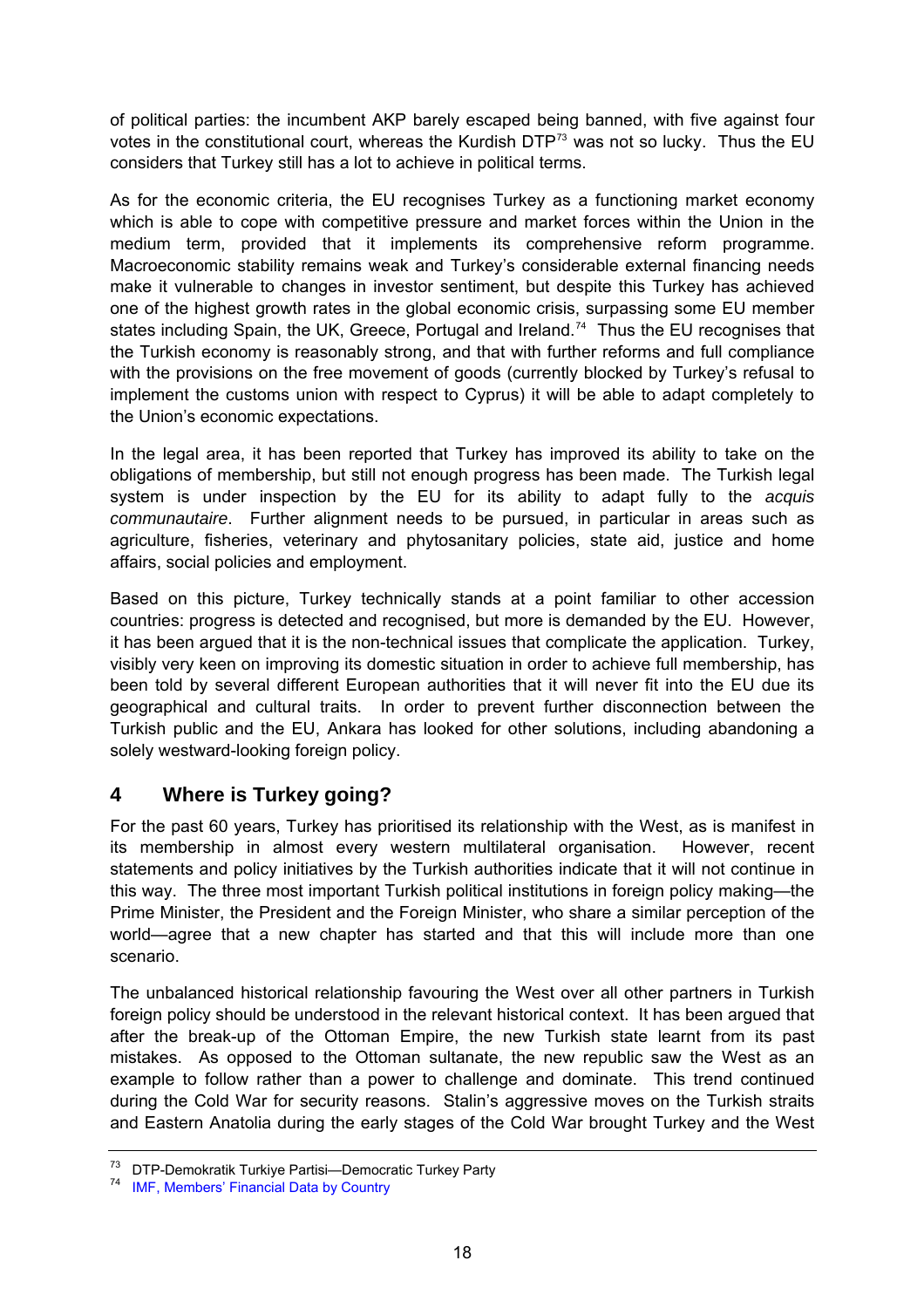even closer as their interests converged in containing the influence of the Soviet Union.<sup>[75](#page-18-0)</sup> The East, at that point, presented nothing more than a threat for the then newest member of NATO.

Post-Cold War international relations were established in the form of a status quo by the West and its affiliated institutions such as NATO and the UN.<sup>[76](#page-18-1)</sup> Davutoğlu has argued that for the last several decades, Turkey, with its strict adherence to maintaining stability and the status quo in its region, has been trying to adjust to a world where conditions for traditional foreign policy making have been undergoing a radical change:

Today Turkey stands at the threshold of all major trends within its neighborhood and is actively seeking to harness the assets that its geography and historical experiences afford it in its foreign and national security policy.<sup>[77](#page-18-2)</sup>

With the fall of the iron curtain, Turkey recognised a growing need to connect the East to the West, two poles with which Turkey arguably has a lot in common. Therefore Turkey found itself a new role during 1980s and 1990s, bridging between these civilisations. Thawing Turco-Russian relations, increasing cooperation with both Israel and the Arab partners simultaneously, customs agreement with the EU and growing alliance with the US while developing relations with the Islamic Republic are only a few examples of how Turkey reached out to both sides during 1990s. However, these were limited by the weakness of Turkish governing coalitions in that period, and relations with the West still had priority over other partners, with Turkey considered a guaranteed ally by the West.

Today the story is different. Ankara is standing at a crossroads where its relations with both sides continue, just not in a hierarchical order. In his book Davutoğlu argues that Turkey could no longer carry on a partnership favoring the West, especially Europe, over others.<sup>[78](#page-18-3)</sup> Ankara's new foreign policy initiative therefore implies that the focus on Europe will be matched by the same focus on other countries. At this point, there are two scenarios for the future of Ankara.

The first scenario assumes that the new Turkish elite perceive international affairs from a strict *realpolitik* view. According to this assumption, Turkish foreign policy goals are governed by purely practical rather than ideological considerations and Ankara's moves in the international arena are logical steps to reach these goals. In this view, the growing eastward turn in Turkish foreign policy is not due to strong cultural or religious affiliations of the AKP with Turkey's eastern partners but thanks to its abundance of alternatives to the West. Firstly, in economic terms, the East has as much to offer as the West. Endowed with valuable non-renewable energy resources and a rich population of consumers, the Middle East and some parts of the Caspian including Azerbaijan present a large market for Turkey. Rebuilding infrastructure in Iraq, economically developing Syria and starting economic relations with Armenia are therefore very relevant to and necessary for Ankara's future markets in addition to or instead of the European one. Secondly, the AKP is aware of the fact that accession would extend the EU's border to the edge of unstable yet important regions including the Middle East, the Caucasus etc. This is expected to have a mixed effect on EU foreign policy. Being adjacent to unstable countries such as Syria, Iraq and Iran would push the EU to adopt a more active foreign policy, if it was to present an alternative to

<span id="page-18-0"></span><sup>75</sup> Joshua W Walker, "Learning Strategic Depth: Implications of Turkey's New Foreign Policy Doctrine", *Insight* 

<span id="page-18-2"></span><span id="page-18-1"></span>Tanus), Vol. 5 No. 6, 2007<br>Trancis Fukuyama, "The End of History and the Last Man", *Penguin*, 1992<br>Trancis Fukuyama, "The End of History and the Last Man", *Penguin*, 1992<br>The Learning Strategic Depth: Implications of Tur

<span id="page-18-3"></span>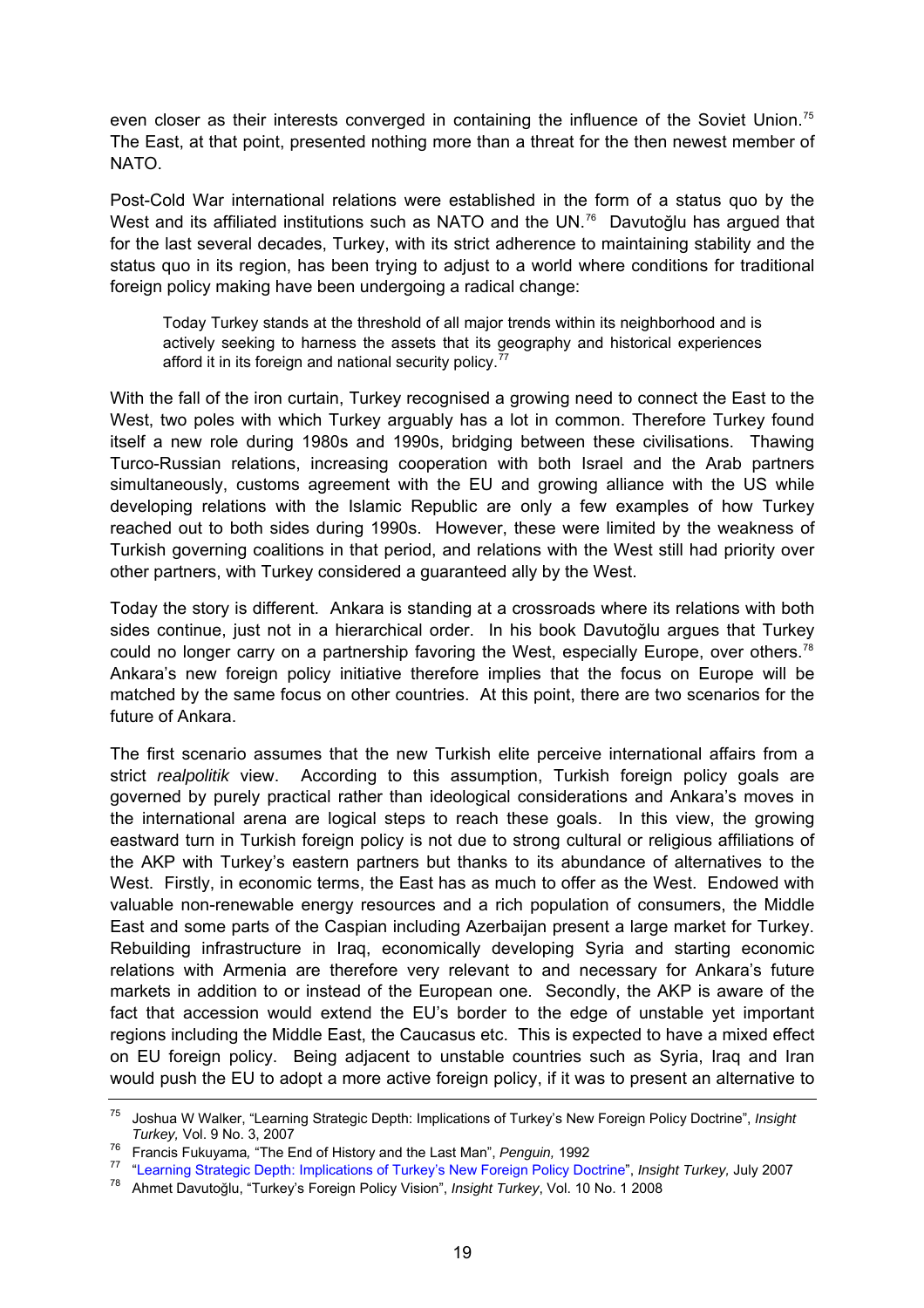American and Russian policies for the region. In the meantime, the EU would have to engage in a more efficient and organised defence and military policy in order to secure its borders. Given that Turkey currently is one of the strongest military powers in the NATO, and one of the few capable of establishing operational headquarters, Turkish full-membership would provide the EU with the ninth<sup>[79](#page-19-0)</sup> biggest army in the world. Turkey is very much aware of how important its military contribution could be for the EU and it will ensure that this is not taken for granted. Thirdly, Turkey is capable of using European fears in energy security to its own advantage. The EU has twice found itself on the brink of serious natural gas shortages in winter due to a price disagreement between Russia and Ukraine, and sees Turkey as central to its plans for alternative gas routes.<sup>[80](#page-19-1)</sup> Turkey has already guaranteed its future gas supply from Russia thanks to the South Stream pipeline. Therefore, by engaging in the Nabucco project to bring Caspian gas to Europe, Ankara is both creating price competition for its domestic market and presenting a unique alternative to the EU, something that the Union has to consider for its future. Lastly, Turkey's recent adventures in peace-brokering in the Middle East and the Caucasus are also working in Ankara's favour in this west-east debate. Each positive step by Turkey in these arenas puts pressure on the EU. On the one hand, Ankara is improving its international image and is engaging in peace processes, an area which the EU sees as tremendously important. On the other hand, Turkey's tangible steps in the Middle East could be seen as surpassing European efforts in the region and presenting it with a rival.

In this scenario Turkey's eastward turn appears to be a step by Ankara to build up leverage for the EU accession process. Divided between the negative Turkish opinion of the EU and the advantages of the EU accession, the AKP has realised that it can no longer take a passive attitude towards accession. Having understood that the EU needs Turkey as much as, if not more than, Turkey needs the EU, $^{81}$  $^{81}$  $^{81}$  the AKP is playing the waiting game. While it is improving its domestic situation to be compatible with the *acquis communautaire*, it engages in foreign expeditions in order to become a stronger player in the region. If this plan succeeds for Ankara, it will be offered member status; however, whether it will be in Ankara's best interest to join is a different matter.

The second scenario assumes that the new Turkish elite is Islam-oriented more than anything else and that Ankara's engagement in the eastward project symbolises a drift away from the West. The diplomatic crises involving the AKP are one of the biggest indicators of this trend. Although the AKP has been self-claimed broker of the Middle East peace, it has now lost this chance by alienating some of its partners in the region. By shouting at Shimon Peres and excluding Israel from NATO war games exercise, Ankara has started to reverse its very important strategic partnership with Israel. Turkey, the first Muslim to state to recognise Israel, has enjoyed a unique position of being heavily engaged in cooperation with Jerusalem while having good relations with Arab countries, and thus has had a very important role in keeping the balance between Iraq, Iran and Israel in the Middle East. After the Iraq-Iran and Gulf Wars, Iraq was eliminated from the picture, but Iran has gradually injected itself to regional politics, defiantly challenging the US, Israel and other Western powers. Turkey has in the past kept a similar peaceful distance from Israel and Iran, but this trend seems to be disappearing as Ankara displays a closer relationship with Iran. Moreover, having recently improved its diplomatic and economic partnership with Syria, calmed relations with Iraq and engaged in projects with Lebanon, Ankara looks as if it is turning pro-Islamic in its foreign.

<span id="page-19-0"></span><sup>&</sup>lt;sup>79</sup> "The Military Balance 2009", *The International Institute for Strategic Studies, January 2009 pg 447-452*<br><sup>80</sup> See Library Standard Note SN/IA/5301 "[Turkey's Energy Politics"](http://10.160.3.10:81/PIMS/Static%20Files/Extended%20File%20Scan%20Files/LIBRARY_OTHER_PAPERS/STANDARD_NOTE/SNIA-05301.pdf)

<span id="page-19-2"></span><span id="page-19-1"></span><sup>81</sup> ["No Way to Treat a Friend",](http://www.guardian.co.uk/commentisfree/2007/oct/17/comment.eu) *The Guardian,* 17 October 2007